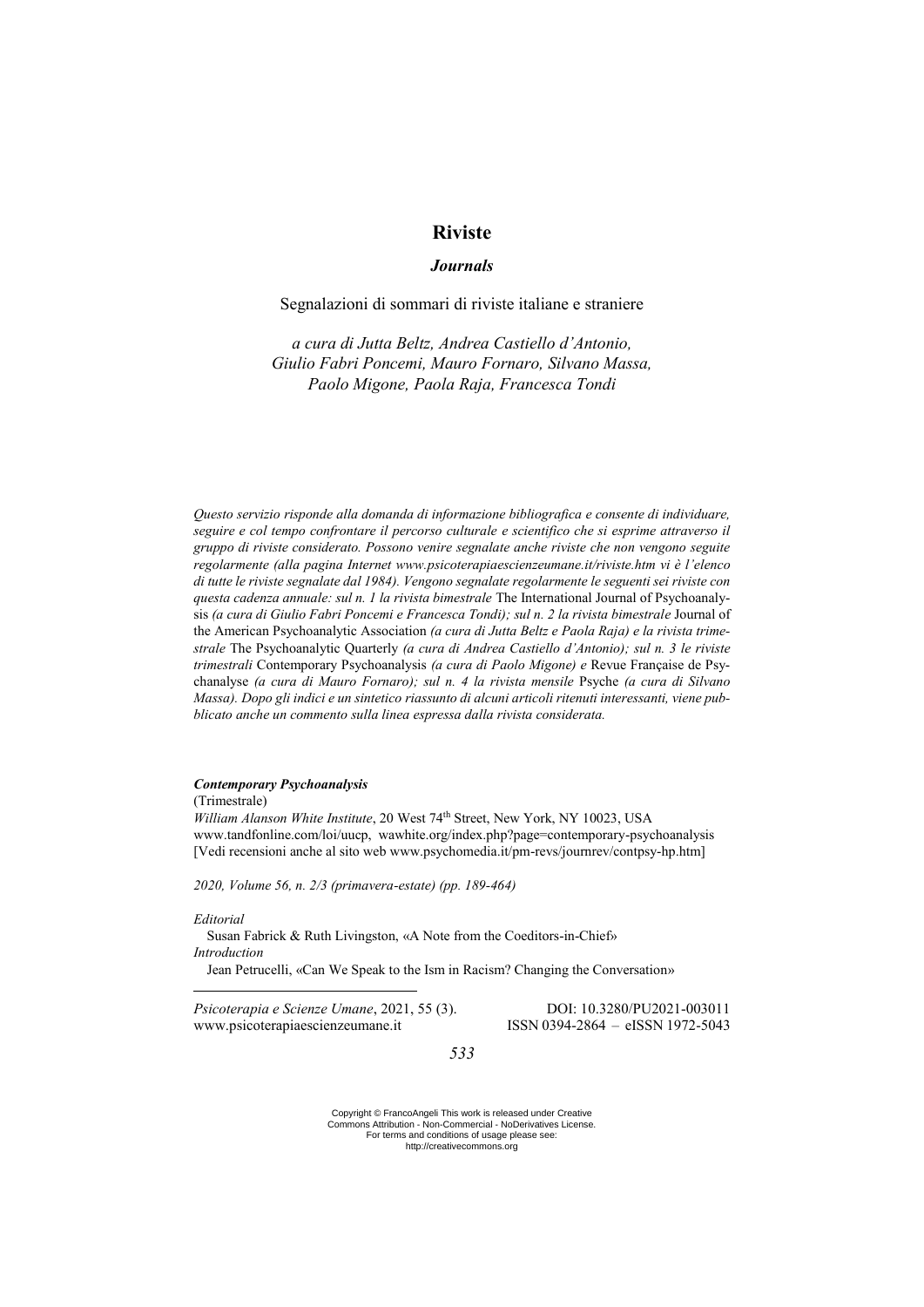*Part One: Psychoanalytic Perspectives on Race and Racism*

- Michelle Stephens, «Getting Next to Ourselves: The Interpersonal Dimensions of Double-Consciousness»
- Cleonie White, «Sigmund Freud: German "Negro"; H.S. Sullivan: Northern American "White": Psychoanalysis and "The Fierce Urgency of Now"»
- Mark J. Blechner, «Racism and Psychoanalysis: How They Affect One Another»

*Part Two: Under The Couch: The Mess of Identities and Trauma*

- Nadine Obeid & Sarah Schoen, «Dangerous Dialogues: Racial Enactment as the Scene of Address»
- Chanda D. Griffin, Rossanna Echegoyén & Julie Hyman, «The Secret Society: Perspectives from a Multiracial Cohort»
- Yuen Chan, «Through a Glass Darkly: A Personal Journey toward Psychoanalytic Training Through the Contemporary Prism of Race, Diversity, and Inclusion»

*Part Three: Racial and Ethnic Dimensions of Subjectivity*

Gurmeet S. Kanwal, «Outsiderness: A Meditation in Six Visions»

Karen Chuck, «Neither Fish nor Fowl: Locating Identity in the Gap between Race and Culture» Michael O'Loughlin, «Whiteness and the Psychoanalytic Imagination»

*Part Four: Within and Between Us: Affective Tensions & Institutional Exclusions & Collusions* Ron Taffel, «The Myth of Micro-Aggression»

Joanne Clark, «Structural Racism Considered: The Women's Therapy Centre»

- Anton Hart, «Principles for Teaching Issues of Diversity in a Psychoanalytic Context»
- Naomi Snider, «Anti-Racism in Our Institutes: Opportunities and Challenges»

*Book Reviews*

- Robert Bartlett, Review of *Developmental Perspectives in Child Psychoanalysis and Psychotherapy*, edited by Christopher Bonovitz & Andrew Harlem. London: Routledge, 2018
- Evelyn Berger Hartman, Review of *Not in My Family: German Memory and Responsibility After the Holocaust*, by Roger Frie. New York: Oxford University Press, 2017
- Lora Heims Tessman, Review of *Ghost in the Human Psyche: The Story of a "Muslim Armenian"*, by Vamik D. Volkan. Oxfordshire, UK: Phoenix Publishing House

*2020, Volume 56, n. 4 (autunno) (pp. 465-673)*

Joshua Nelson, «Frontiers of American Vengeance: The Frontier Thesis, the Zero Tolerance Policy, and the Interpersonal Process of Creative Shame»

Daniel Rosengart, «On "Whitening Programs" and Multicultural Collusions»

Orshi Hunyady & Helen Quinones, «Dreaming About You as We Speak: Waking Dreams and their Significance in Clinical Work»

Stephanie Lewin, «Schizoid Shame: The Idealization of Absence»

- Ofrit Shapira-Berman, «The "Choice" between Illusory Life and Acceptance of the Death of One's Love Object»
- Joyce M. Cartor, «Inconsolable Infantile States and the Challenges of Meeting Them»
- Thomas Rabeyron, Renaud Evrard & Claudie Massicotte, «Psychoanalysis and the Sour Apple: Thought-Transference in Historical and Contemporary Psychoanalysis»

#### *Book Reviews*

- Gurmeet S. Kanwal, Review of *Psychoanalysis from the Indian Terroir: Emerging Themes in Culture, Family, and Childhood*, edited by Manasi Kumar, Anup Dhar & Anurag Mishra. Lanham, MD: Lexington Books, 2018
- Miri Abramis, Review of *Attachment in Therapeutic Practice*, by Jeremy Holmes & Arietta Slade. Thousand Oaks, CA: Sage Publications, 2018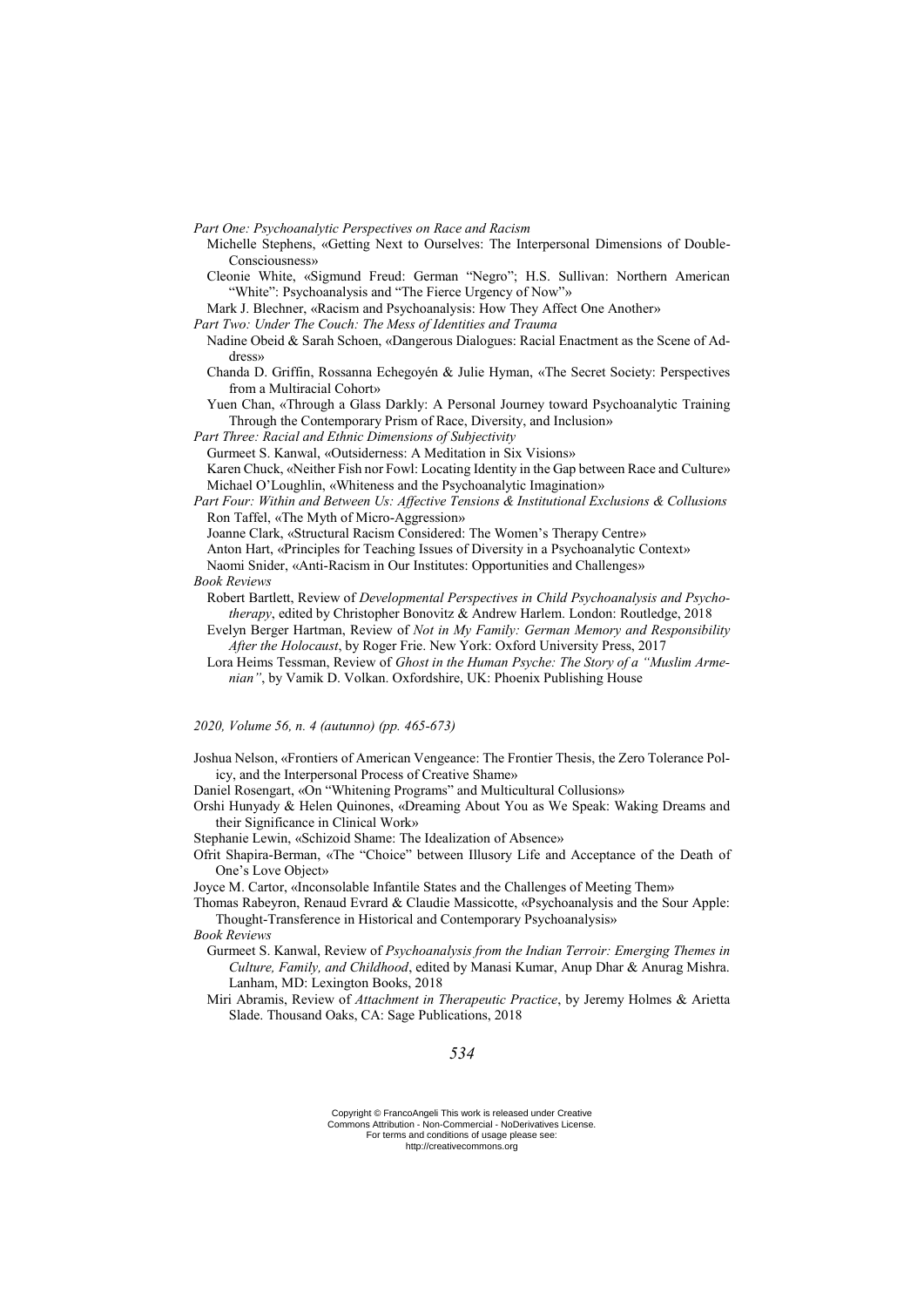*2021, Volume 57, n. 1 (inverno) (pp. 1-161)*

Steven Seidman, «Man to Man: Reconsidering Who or What Men are – and Why it Matters»

Noa Bar-Haim, «On the Edge of the abyss – Observations on Some Essential Difficulties in Psychoanalytic Psychotherapy with Survivors of Prolonged Childhood Abuse»

- Matt Aibel, «The Sleepy Analyst Struggles to Awaken: Dissociation, Enactment, Regression, and Altered States with Trauma Patients»
- James E. Gorney, «Otto Will and the Artistry of Relationship: More Simply Human than Otherwise»
- Mia Medina, «From Imagination to Information: Therapist's Curiosity and Voyeurism in the Age of Social Media»
- John Dall'Aglio, «What Can Psychoanalysis Learn From Neuroscience? A Theoretical Basis for the Emergence of a Neuropsychoanalytic Model»

*Book Review*

Arthur Fox, Review of *Deidealizing Relational Theory: A Critique from Within*, edited by Lewis Aron, Sue Grand & Joyce A. Slochower. London: Routledge, 2018; and *Decentering Relational Theory: A Comparative Critique*, edited by Lewis Aron, Sue Grand & Joyce A. Slochower. London: Routledge, 2018

*2021, Volume 57, n. 2 (primavera) (pp. 163-388)*

*Special Section on Intersectionality*

Max Belkin, «Intersectionality and Psychoanalysis»

- Michelle Ann Stephens, «Collisions in the Dark: Invisible Intersectionality and the Black Female Psychoanalyst»
	- Toni Hellmann, «Clinical Reflections on Black Feminism in Psychoanalysis Blinded by The Light: Thoughts on Stephens' "Collisions in the Dark"»
- Max Belkin, «Toward an Intersectional Psychoanalysis of Race, Gender, and Sexuality» Suzanne Little, «Whose Other? Reflections on Belkin's "Towards an Intersectional Psychoanalysis of Race, Gender, and Sexuality"»
- Malin Fors, «Power Dynamics in the Clinical Situation: A Confluence of Perspectives» [*open access:* www.tandfonline.com/doi/full/10.1080/00107530.2021.1935191]
- Gurmeet S. Kanwal, «More Than Simply Human: Intersectionality in Psychoanalytic Theory, Practice, and Establishment»

*Section on Eating Disorders: Recent Reflections*

- Julia Elizabeth Sheehy, «The Goldilocks Function: Eating Disorders, Object Usage, and the Third»
- Tom Wooldridge, «Abjection, Traumatic Themes, and Alexithymia in Anorexia Nervosa» Jean Petrucelli, «Embodied Liminality Inhabiting Selves: Reflections on Papers by Sheehy and Wooldridge»

*Book Review*

Roger Bacon, Review of *Psychotherapy, Ethics, and Society: Another Kind of Conversation*, by Michael Briant. Newcastle upon Tyne, UK: Cambridge Scholars, 2018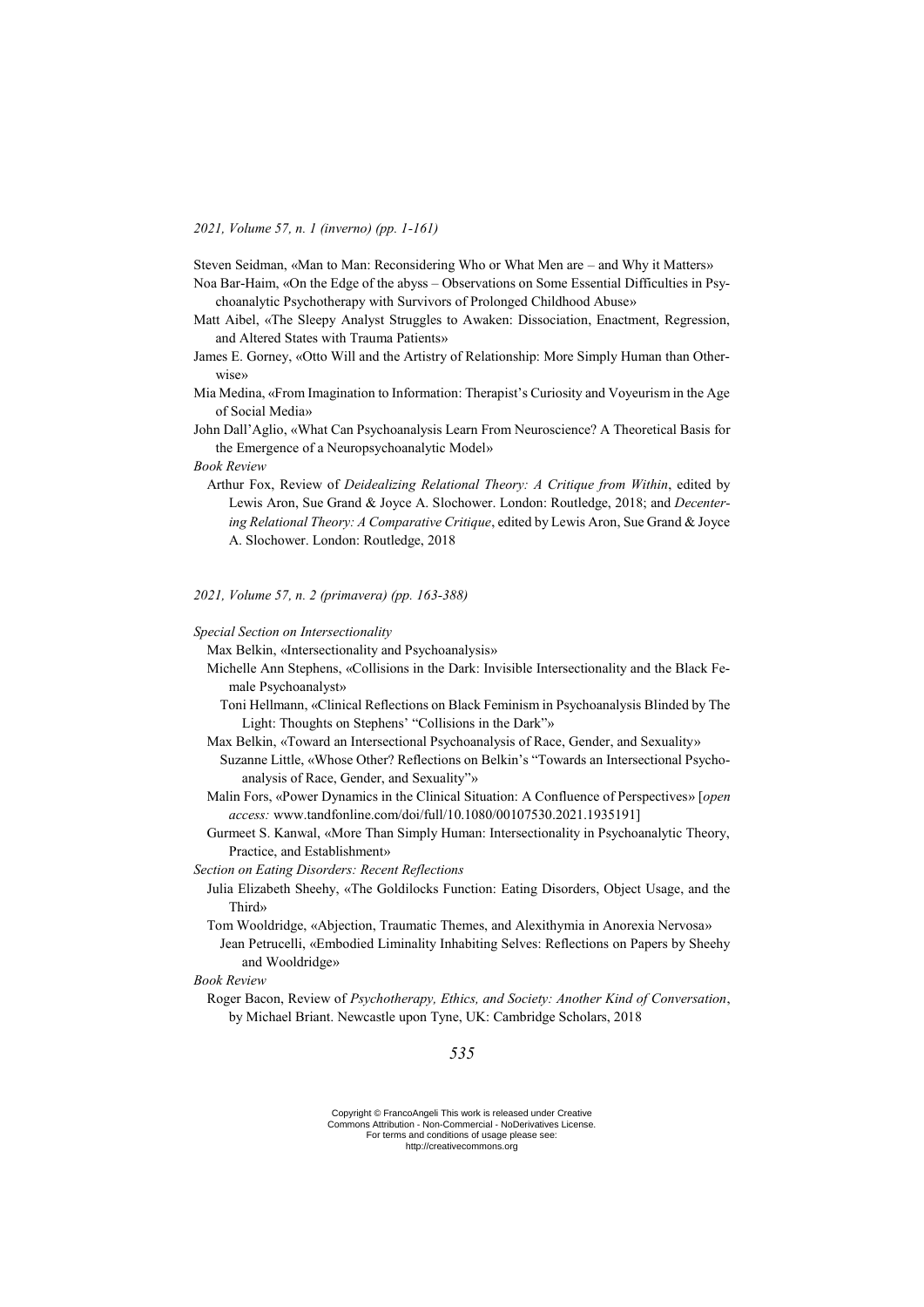#### **Commento su** *Contemporary Psychoanalysis*

## *Paolo Migone\**

<u>.</u>

Il primo dei fascicoli qui esaminati, il n. 2/3 del 2020, è un numero doppio dedicato al tema del razzismo. Infatti le due *editors* di *Contemporary Psychoanalysis* (Susan Fabrick e Ruth Livingston), comprensibilmente, hanno voluto dare molto spazio a questo tema, e nella loro introduzione raccontano che quando stavano dando alle stampe il fascicolo stava esplodendo nelle strade di tutta l'America la rabbia per l'uccisione, il 25 maggio 2020, di George Floyd, un nero soffocato da un poliziotto bianco premendogli a lungo il ginocchio sul collo. Questo grosso movimento di protesta prese il nome di *Black Lives Matter* (BLM) – "Le vite dei neri contano" – e si diffuse presto in tutto il mondo. Jean Petrucelli presenta questo numero speciale dicendo che l'intenzione è quella di pubblicare riflessioni da più punti di vista e contesti, anche allo scopo di capire meglio quali sono le basi che mantengono in vita atteggiamenti razzisti all'interno degli stessi istituti psicoanalitici.

Questo n. 2/3 del 2020 è diviso in quattro parti, vediamo sinteticamente l'argomento di ciascun contributo. La prima parte, dal titolo "Prospettive psicoanalitiche sulla razza e sul razzismo", si apre con un articolo di Michelle Stephens che riflette sul concetto di "doppia coscienza", un termine usato la prima volta nel lavoro auto-etnografico di W.E.B. Du Bois che si riferisce al conflitto interno vissuto da gruppi subordinati o colonizzati; la Stephens applica però questo concetto ai bianchi (la "doppia coscienza bianca"), e nella sua discussione utilizza anche altri concetti, come quelli di fase dello specchio di Lacan, di intersoggettività di Philip Bromberg, di apertura radicale di Anton Hart, di terzietà di Jessica Benjamin e così via, non trascurando, tra gli altri, Frantz Fanon. L'articolo successivo è di Cleonie White, un'analista di colore, che propone l'idea di un "Freud negro" in quanto appartenente a una minoranza perseguitata dal nazismo per motivi "razziali", e dice che anche Sullivan, seppure un bianco, fu ostracizzato per la sua ascendenza irlandese, e conobbe bene il razzismo perché visse per un certo periodo nel Sud degli Stati Uniti; eppure, dice la White, né Freud né Sullivan capirono a fondo l'influenza che poteva aver esercitato l'ambiente sociale sulle proprie teorie. Mark J. Blechner, un *past-editor* della rivista, si chiede cosa ci insegna la psicoanalisi sul razzismo, come il razzismo influenza la psicoanalisi oggi, e come attenuare il razzismo che tuttora persiste nei nostri istituti psicoanalitici.

La seconda parte si intitola "Sotto il lettino: la confusione tra le identità e il trauma", e si apre con un articolo di due donne, Nadine Obeid e Sarah Schoen, che raccontano le loro esperienze di supervisione in cui non raramente avvenivano agiti razziali dei quali è difficilissimo parlare apertamente, anche perché gli istituti psicoanalitici non sono capaci di porsi come "buoni contenitori"; osservano poi che spesso il legittimo desiderio di proteggere la *privacy* serve all'analista per mascherare i suoi privilegi, il suo potere e la sua vergogna su tematiche razziali. Poi ancora tre donne, Chanda D. Griffin, Rossanna Echegoyén e Julie Hyman (la prima nera, la seconda latinoamericana, e la terza ebrea bianca), raccontano la loro esperienza di formazione in psicoanalisi in cui le dinamiche razziali venivano dissociate per proteggere il completamento del training, e di come si fecero forza l'una con l'altra di fronte a privilegi e oppressioni in mancanza di un istituto capace di fungere da *holding environment*. Nell'ultimo articolo della seconda parte, Yuen Chan, che si autodefinisce una "donna di colore" per la sua ascendenza cinese, racconta come durante il suo training in ben due diversi istituti psicoanalitici i tentativi volti a migliorare l'apertura e l'inclusione si traducessero in realtà in rigidità ideologica e inibizione del pensiero critico.

La terza parte ("Dimensioni razziali ed etiche della soggettività") si apre con un articolo di uno psichiatra e psicoanalista di origini indiane, Gurmeet S. Kanwal, che riflette sul significato della *outsiderness* (sentirsi degli *outsider*), e si chiede se sia davvero possibile eliminarla del tutto

<sup>\*</sup> Via Palestro 14, 43123 Parma, tel. 0521-960595, e-mail  $\langle migone@unipr.i\rangle$ .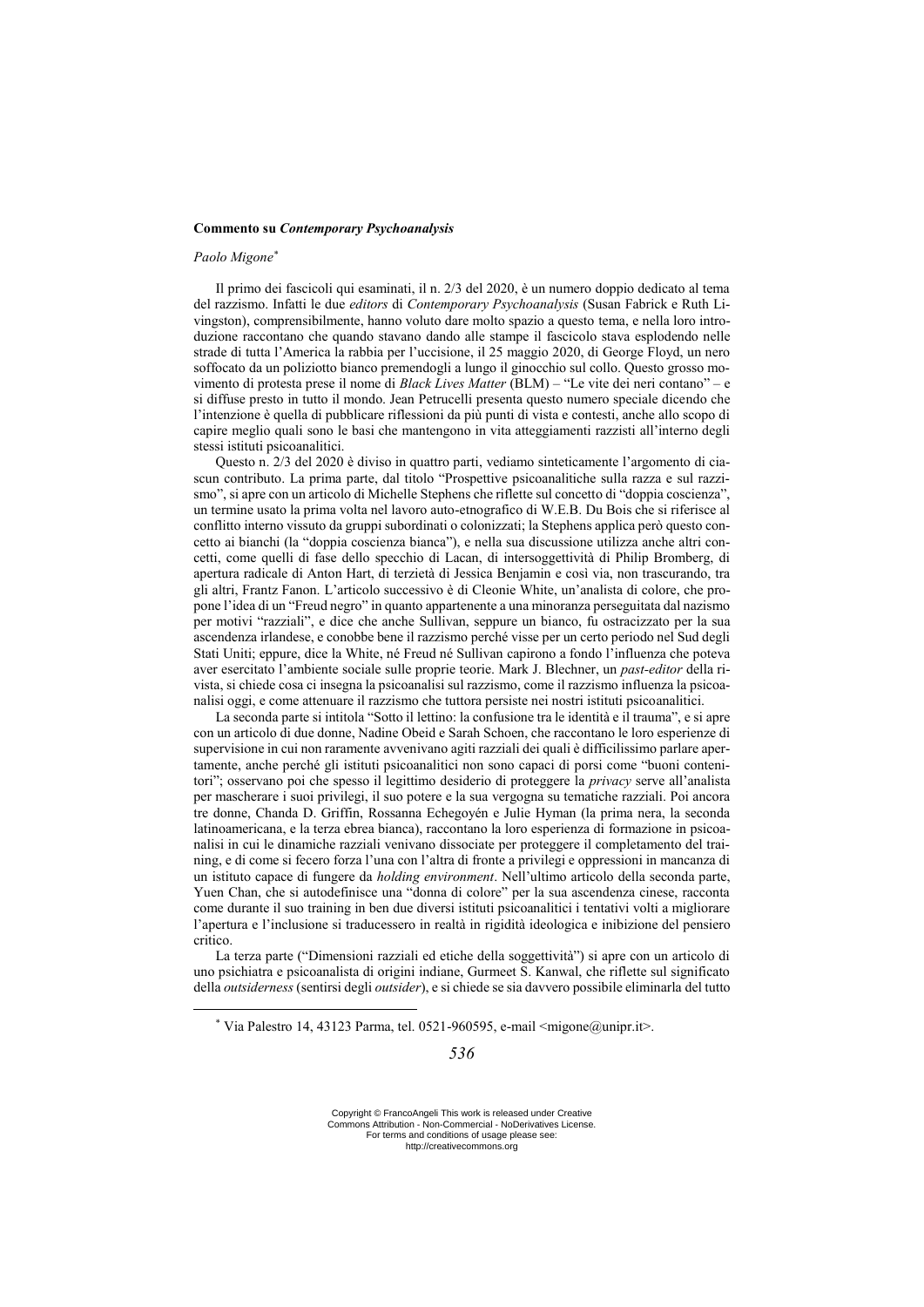dalla nostra vita ed esperirla senza rifiutarla oppure reificarla. Nell'articolo successivo, dal titolo "Né carne né pesce", Karen Chuck, di genitori cinesi nati in America e cresciuta negli anni 1970 in un'area rurale, esamina la dicotomia tra razza e cultura e il suo impatto su se stessa e il proprio lavoro clinico. Infine, nell'ultimo articolo della terza parte Michael O'Loughlin discute quanto la "egemonia bianca" nella psicoanalisi americana si possa ripercuotere sul tipo di linguaggio specialistico usato e sul ruolo implicito che possono avere tematiche razziali inconsapevoli, facendo riferimento anche all'articolo di David L. Eng e Shinhee Han, "A dialogue on racial melancholia", pubblicato sul n. 4/2000 di *Psychoanalytic Dialogues*, che mostra come il potere della *whiteness* ("bianchità") possa indurre una "melanconia razziale" negli "Altri".

Infine, la quarta e ultima parte, dal titolo "Dentro di noi e tra di noi: tensioni emotive ed esclusioni e collusioni istituzionali", contiene quattro articoli. Il primo è di Ron Taffel, dal titolo "Il mito della micro-aggressività", che analizza il ruolo delle micro-aggressività (per niente piccole, sottolinea), che costituiscono complessi *enactment* che riguardano anche tematiche razziali, non solo nei rapporti interpersonali ma soprattutto durante il training psicoanalitico, spesso caratterizzato da sentimenti di vergogna indotti. Joanne Clark ribadisce che gli istituti psicoanalitici non sono assolutamente esenti da forme strutturate di razzismo, e che la "supremazia bianca" predomina nella loro vita sociale, culturale e politica; l'autrice esamina in particolare quanto queste dinamiche siano state pervasive persino nel *Women's Therapy Centre Institute* (WTCI) di New York, in cui insegna, che è un istituto di training psicoanalitico orientato alla terapia relazionale femminista. Anton Hart, un analista del *William Alanson White Institute* noto per il suo lavoro sulle tematiche del razzismo, illustra alcune modalità con cui possono essere affrontate, da parte sia dei docenti che degli studenti di un istituto psicoanalitico, tematiche riguardanti il razzismo, la diversità e la *otherness* (alterità). Naomi Snider – che tra le altre cose è coautrice con Carol Gilligan di un libro sul patriarcato, *Why Does Patriarchy Persist?* (Cambridge, UK: Polity Press, 2018) – riporta i dati di una ricerca qualitativa sulle tematiche del razzismo e dei valori all'interno degli istituti psicoanalitici condotta tra i partecipanti ai gruppi di discussione durante il convegno *Changing the Conversation* tenuto a New York nel marzo 2019.

Anche nei primi due articoli del n. 4/2020 vengono trattate tematiche sociali. Joshua Nelson parla della politica di "tolleranza zero" nei confronti dell'immigrazione clandestina attuata dal governo americano nel 2018, che portò alla separazione di almeno 2.654 bambini dai loro genitori al confine col Messico, e fa un parallelismo col genocidio degli Indiani d'America: se questo avvenne tanto tempo fa, la politica di "tolleranza zero" è avvenuta adesso, per cui può offrire agli americani l'opportunità di compiere un processo potenzialmente correttivo di "vergogna creativa". Daniel Rosengart parla di quegli "*enactment* razziali" che possono servire non a comprendere meglio materiale dissociato ma a creare una collusione in cui si parla di temi multiculturali ma di fatto si evitano difficili confrontazioni: non parlare mai della razza porta all'idea che non si può parlare di certe cose, del resto parlarne apertamente può anche essere sterile e appiattire la comunicazione. I successivi quattro articoli del n. 4/2020 rientrano nello stile che è frequente in *Contemporary Psychoanalysis*, quello di riflettere sulla base di casi clinici: Orshi Hunyady e Helen Quinones discutono un caso clinico secondo l'approccio neo-bioniano, Stephanie Lewin presenta un caso di "vergogna schizoide", e Ofrit Shapira-Berman quello di una paziente che perse la madre all'età di 7 anni. Nell'ultimo articolo, Thomas Rabeyron, Renaud Evrard e Claudie Massicotte presentano un'analisi storica del concetto di "trasmissione del pensiero".

Nel n. 1/2021, Steven Seidman discute la qualità dell'essere uomini da parte di pazienti e terapeuti, una qualità che è spesso trascurata in favore di altri aspetti quali razza, classe sociale, età, etc., e propone una revisione del concetto di fallicità in cui l'uomo non è visto come sicuro di sé ma come debole e ansioso. Noa Bar-Haim esplora lo stato di catastrofe interpersonale nei sopravvissuti a prolungati abusi infantili. Matt Aibel discute la sonnolenza dell'analista, un fenomeno molto più diffuso di quanto si creda. James E. Gorney parla della figura di Otto Will, di cui fu studente e poi collega per 23 anni, un famoso terapeuta che fu paziente di Harry Stack Sullivan e Frieda Fromm-Reichmann e che era umile, sempre disponibile e noto per la sua "arte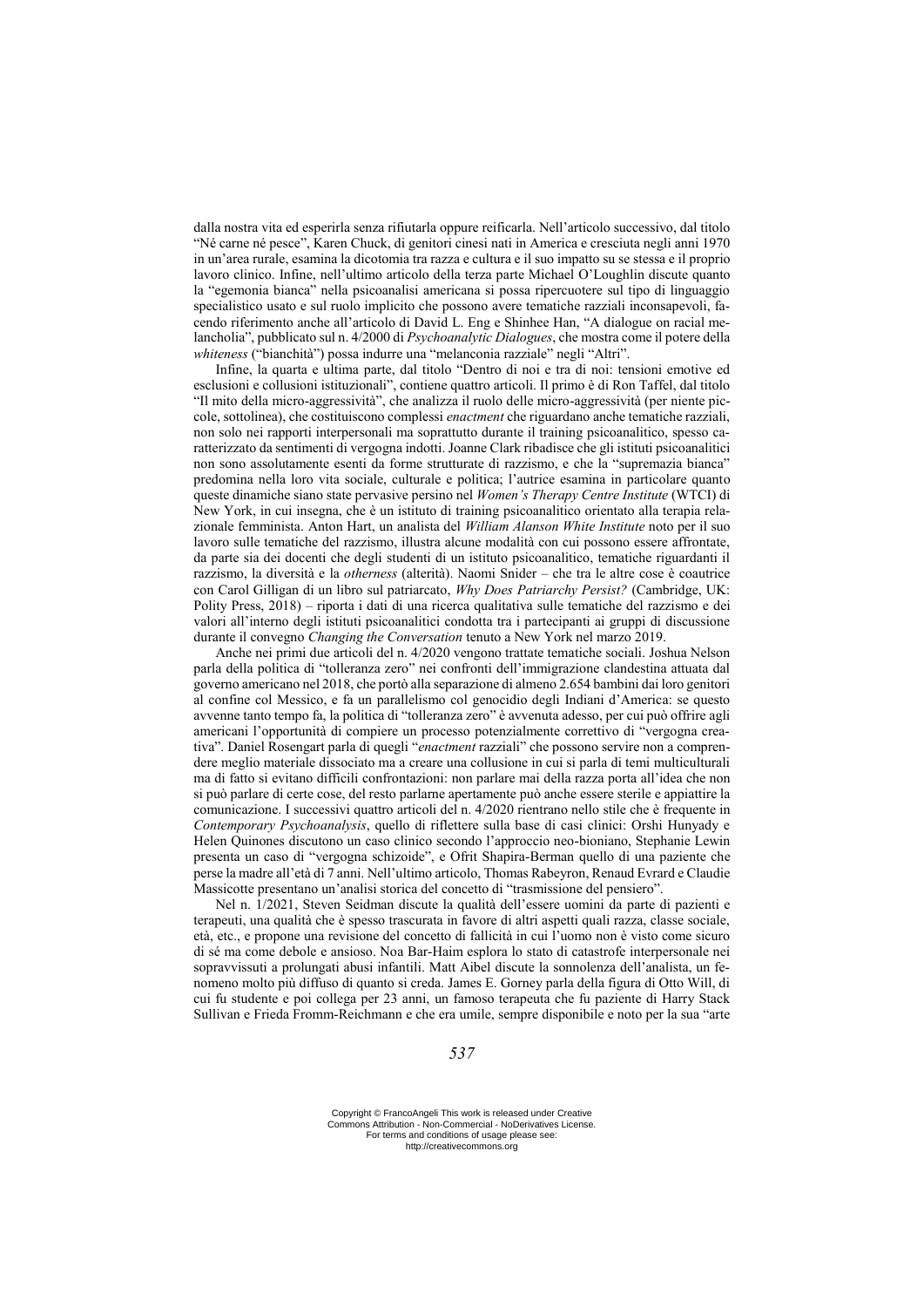della relazione". Mia Medina parla della curiosità non tanto del paziente di cercare su Internet informazioni sul proprio analista, quanto della curiosità dell'analista di fare la stessa cosa verso i propri pazienti. John Dall'Aglio propone un suo modo di concepire un fertile incontro tra psicoanalisi e neuroscienze.

Veniamo infine, sempre molto sinteticamente, agli articoli del n. 2/2021, che ha due sezioni, la prima sulla prospettiva "intersezionale" in psicoanalisi e la seconda sui disturbi alimentari, con articoli che spesso includono casi clinici. Nella prima sezione, Max Belkin spiega cosa è la "psicoanalisi intersezionale": dagli anni 1980 vi è stata una crescente attenzione alla diversità razziale, di genere e sessuale, però la letteratura psicoanalitica tende a trattare separatamente razza, genere e sessualità dei pazienti; invece la prospettiva intersezionale, radicata nel femminismo nero e nella psicoanalisi relazionale, analizza le intersezioni tra razza, genere e sessualità affinando la sensibilità culturale della psicoanalisi su temi quali il razzismo, il sessismo e l'omofobia.

Dopo aver preso in rassegna tutti gli articoli per dare un'idea del loro contenuto, accenno più in profondità a una delle recensioni pubblicate, e precisamente a quella di Arthur Fox, nel n. 1/2021, di un libro del 2018 in due volumi curato da Lewis Aron, Sue Grand e Joyce A. Slochower, tre noti esponenti della psicoanalisi relazionale (Lew Aron è deceduto poco dopo l'uscita di questo libro): "De-idealizzare la teoria relazionale: una critica dall'interno" e "Decentrare la teoria relazione: una critica comparata". Questi due volumi sono interessanti perché mostrano bene una certa evoluzione della psicoanalisi relazionale e anche la sua ingenuità nel rendersi conto solo adesso di certi semplicismi che caratterizzano questo approccio. In questa recensione si legge, ad esempio, che certi concetti che erano stati al centro della psicoanalisi relazionale, come l'autenticità e la spontaneità, possono a volte trasformarsi in autoritarismo mascherato, o in una intrusività dell'analista che schiaccia e respinge il paziente. Non solo, a volte il paziente può sentirsi sopraffatto, spaventato o anche umiliato da un analista che insiste nel dialogo esplorativo, nell'indagare cosa accade nel qui e ora, spingendo nel sottosuolo certi stati mentali che invece potrebbero emergere. Viene detto apertamente che si era creduto nel mito che l'analista relazionale si conosce così bene da potersi permettere di essere autentico, quando invece forse andrebbe rivalutato il silenzio, che una volta veniva guardato con sospetto perché parte dell'atteggiamento "classico". E assieme al silenzio analitico vengono rivalutate le associazioni libere, che a suo tempo erano state criticate perché "monopersonali". Viene anche detto che mettere troppo in primo piano l'aspetto interpersonale rischia di sottovalutare la complessità del mondo interno del paziente e dello stesso analista. Il rischio insomma è quello di un'altra mistificazione dopo che era stata tanto demistificata la psicoanalisi classica. Pensare sempre che tutto quello che accade in seduta sia co-creato, come insegna la psicoanalisi relazionale, spesso e volentieri serve a non voler vedere il contributo specifico del paziente, come se la psicoanalisi relazionale fosse una difesa. Ci si chiede anche se non possa essere stato un errore aver criticato e abbandonato i concetti classici di neutralità, astinenza e regressione. Viene addirittura detto che un errore è stato quello di restringere l'attenzione al campo della diade paziente/terapeuta, dimenticando il campo esterno alla diade, quello sociale, della comunità. Lo nota Jessica Benjamin in una intervista nel secondo volume, affermando che gli analisti relazionali molto raramente si sono interessati ai problemi sociali. La Benjamin dice anche che gli analisti relazionali e i loro studenti dovrebbero avere una migliore "cassetta degli attrezzi" intrapsichica, cioè dovrebbero imparare a lavorare meglio sul mondo intrapsichico perché tendono a ignorarlo. Lew Aron, autore dell'ultimo capitolo del secondo volume, è critico persino dell'intero progetto di questo libro, perché non è facile fare una critica dall'interno dato che nessuno è così bene analizzato da vedere i propri errori, come il pesce che non si accorge dell'acqua in cui vive. La recensione termina ricordando che una volta «Aron insegnò che una vera crescita avviene quando siamo capaci di ascoltare attentamente coloro che secondo noi certamente sbagliano. Questo sembra un bel monito per un movimento di controcultura che, almeno a New York, è diventato ortodossia» (p. 161). Queste considerazioni parlano da sole, c'è ben poco da aggiungere.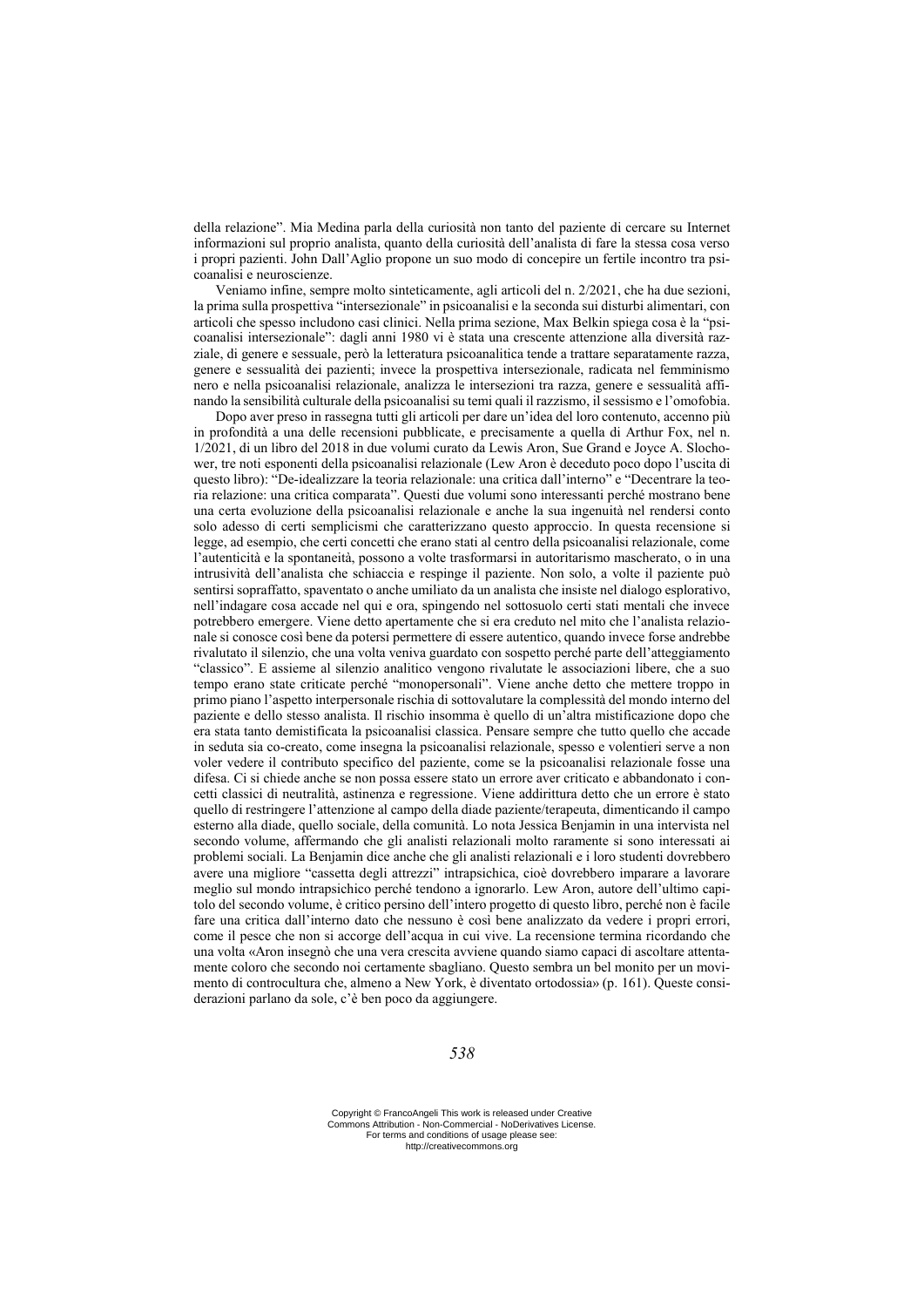## *Revue Française de Psychanalyse*

(Trimestrale)

Presses Universitaire de France, 6 Avenue Reille, F-75014 Paris, e-mail <rfp@spp.asso.fr> www.cairn.info/revue.php?ID\_REVUE=RFP

*2020, Tomo 84, n. 1 (pp. 1-272)*

| L'enfant modèle                                                                                                                                                    |
|--------------------------------------------------------------------------------------------------------------------------------------------------------------------|
| Éditorial: «Modèles et écarts»                                                                                                                                     |
| Pascale Navarri & Hélène Suarez-Labat, «Argument: L'enfant modèle»                                                                                                 |
| Pascal Quignard, «Qu'est-ce qu'un enfant?»                                                                                                                         |
| Y a-t-il un modèle de l'enfant dans la psychanalyse?                                                                                                               |
| Michel Ody, «De l'évolution de la notion "L'enfant modèle"»                                                                                                        |
| Samuel Lepastier, «Lorsque l'enfant paraît, la sexualité infantile disparaît»                                                                                      |
| Gilbert Diatkine, «Un modèle de la cure d'enfant»                                                                                                                  |
| Les enfants modèles de la psychanalyse                                                                                                                             |
| Jean-Yves Tamet, «Présences de Hans»                                                                                                                               |
| Marie Lenormand, «Hans, Sammy, Richard et les autres»                                                                                                              |
| L'art de l'enfant modèle                                                                                                                                           |
| Emmanuel Pernoud, «Le papillon et la fumée de cigare. Sur une peinture de John Singer Sar-<br>gent»                                                                |
| Anne-Sophie Bourdaud, «Désir et prémonition de l'enfant modèle musicien»                                                                                           |
| Sarah Troubé & Céline Barriol, «Le Petit Prince ou la mélancolisation de l'enfant modèle»                                                                          |
| Cliniques contemporaines de l'enfant modèle                                                                                                                        |
| Christine Anzieu-Premmereur, «Questions d'origines et d'identité chez l'enfant d'aujourd'hui»                                                                      |
| Catherine Weismann-Arcache, «L'effet de serre en clinique infantile»                                                                                               |
| Cécile Marcandella, «Trois enfants dans la tourmente du cancer de leurs parents»                                                                                   |
| Dossier: Devenir psychanalyste, transmettre la psychanalyse                                                                                                        |
| Kalyane Fejtö & Michel Picco, «Présentation»                                                                                                                       |
| Alain Gibeault, «Devenir analyste: analyse d'un désir»                                                                                                             |
| Claude Barazer, «L'institution en creux»                                                                                                                           |
| Daniel Zaoui, «La supervision et le projet de devenir analyste»                                                                                                    |
| Leopoldo Bleger, «L'idéal et le transfert dans la formation des psychanalystes»                                                                                    |
| Jean-François Chiantaretto, «L'intranquillité de l'analyste chercheur en position d'enseignant-<br>chercheur»                                                      |
| Chantal Baldacci, «La psychanalyse peut-elle encore faire partie de la formation d'un psy-                                                                         |
| chiatre?»                                                                                                                                                          |
| Recherches                                                                                                                                                         |
| Valerie Ji-Sook Burnet, «Le travail du féminin dans l'intimité de la relation psychanalyste-<br>psychanalysant ou la découverte de l'étrange nouveauté de l'autre» |
| Histoire de la psychanalyse                                                                                                                                        |
| Anne Ber-Schiavetta, «Histoire de la psychanalyse, histoire des sciences. Renouvellements et<br>convergences»                                                      |
| Revues                                                                                                                                                             |
| Revue des scènes                                                                                                                                                   |
| Geneviève Haag, «À l'exposition Marc Pataut»                                                                                                                       |
| Revue des livres                                                                                                                                                   |
| Dominique Cupa, Le complexe de Josiane, de Michel Granek                                                                                                           |
| Thomas Rabeyron, Transformational Processes in Clinical Psychoanalysis Dreaming,<br>Emotions and the Present Moment, de Lawrence J. Brown                          |
| 520                                                                                                                                                                |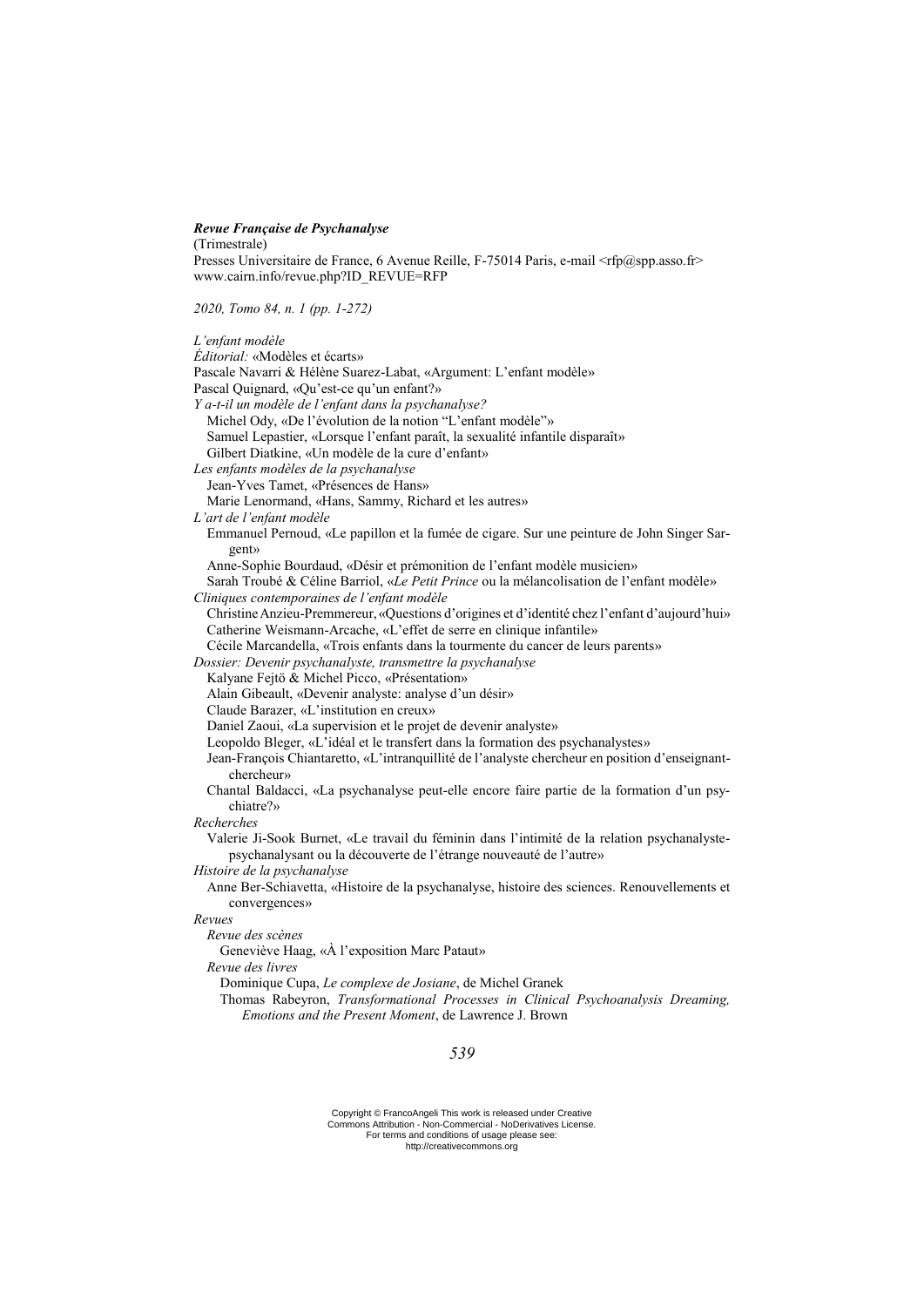François Richard, *Neuf lettres sur la dissonance sexuelle*, de Gilberte Gensel Isaac Salem, *En scène au psychodrame*, de Roger Perron

*Revue des revues*

Michel Sanchez-Cardenas, Lu dans l'*International Journal of Psychoanalysis*, 2019, 1 & 2 Benoît Servant, *Psychanalyse et Psychose*, 2019, 19: "Étranger, Étrangeté"

*2020, Tomo 84, n. 2 (pp. 277-548)*

## *Deux*

| реих                                                                                                                                                                                  |
|---------------------------------------------------------------------------------------------------------------------------------------------------------------------------------------|
| <i>Éditorial:</i> «En deux temps trois mouvements»                                                                                                                                    |
| Aline Cohen de Lara & Jean-François Gouin, «Argument: Deux»                                                                                                                           |
| La parole de l'autre                                                                                                                                                                  |
| Michel Granek, «Œdipe et Ulysse, Freud et Kohut»                                                                                                                                      |
| Jacques Vargioni & Florian Houssier, «Freud et Abraham: enjeux transférentiels, enjeux nar-                                                                                           |
| cissiques»                                                                                                                                                                            |
| Anny Dayan Rosenman, «Le témoin et son autre»                                                                                                                                         |
| Anne Quintin, «Couple troublé, couple contrôlé: Perspectives sociologiques»                                                                                                           |
| Un, deux trois                                                                                                                                                                        |
| Anne Cauquelin, «D'avers et de revers»                                                                                                                                                |
| Bertrand Colin, «Il n'est de tiers qu'exclu»                                                                                                                                          |
| Jérôme Glas, «La castration, passer du binaire au multiple»                                                                                                                           |
| Olivier Guilbaud, «D'une déconstruction de la scène originaire. De l'homme aux loups au cas<br>Dick»                                                                                  |
| Martin Joubert, «Il faut un esprit pour faire un autre esprit. Une idée si peu freudienne?»                                                                                           |
| "Deux" au vif de la clinique                                                                                                                                                          |
| Sabina Lambertucci Mann, «Jeu de-ux langues en séance»                                                                                                                                |
| Anne Tirilly, «Deux métiers. Orthophoniste ou psychanalyste, il faut choisir!»                                                                                                        |
| Claude Broclain, «De l'intérêt du double au psychodrame»                                                                                                                              |
| Alexandre Morel, «Le personnage au psychodrame, ou comment passer de un à deux»                                                                                                       |
| Martine Girard, «La fonction du travail deux à deux en institution psychiatrique»                                                                                                     |
| Jessica Jourdan-Peyrony & Benoît Servant, «Le goût de l'autre» (Article retiré à la demande                                                                                           |
| de l'éditeur)                                                                                                                                                                         |
| Dossier: Ilse Grubrich-Simitis                                                                                                                                                        |
| Françoise Coblence, «Présentation»                                                                                                                                                    |
| Ilse Grubrich-Simitis, «Du concrétisme à la métaphore. Sur quelques aspects théoriques et<br>techniques de travail psychanalytique avec des descendants de survivants à l'Holocauste» |
| Ilse Grubrich-Simitis, «Épreuve de réalité au lieu d'interprétation. Une phase du travail psy-<br>chanalytique avec des descendants de survivants à l'Holocauste»                     |
| Recherches                                                                                                                                                                            |
| Anne Denis, «Étude critique du savoir psychanalytique»                                                                                                                                |
| Revues                                                                                                                                                                                |
| Revue des livres                                                                                                                                                                      |
| Alexia Blime-Cousi, Sens et mélancolie: vivre au temps du désarroi [L'età dello smarri-                                                                                               |
| mento. Senso e malinconia], de Christopher Bollas                                                                                                                                     |
| Dominique Bourdin, Dépasser les bornes. Le paradoxe du sexuel, de Jean-Louis Baldacci                                                                                                 |
| Revues                                                                                                                                                                                |
| Évelyne Chauvet, Mourir d'écrire?, de Rachel Rosenblum                                                                                                                                |
| Catherine Ducarre, Psychoanalytic Studies on Dysphoria: The False Accord in the Divine<br>Symphony, de Marion Oliner                                                                  |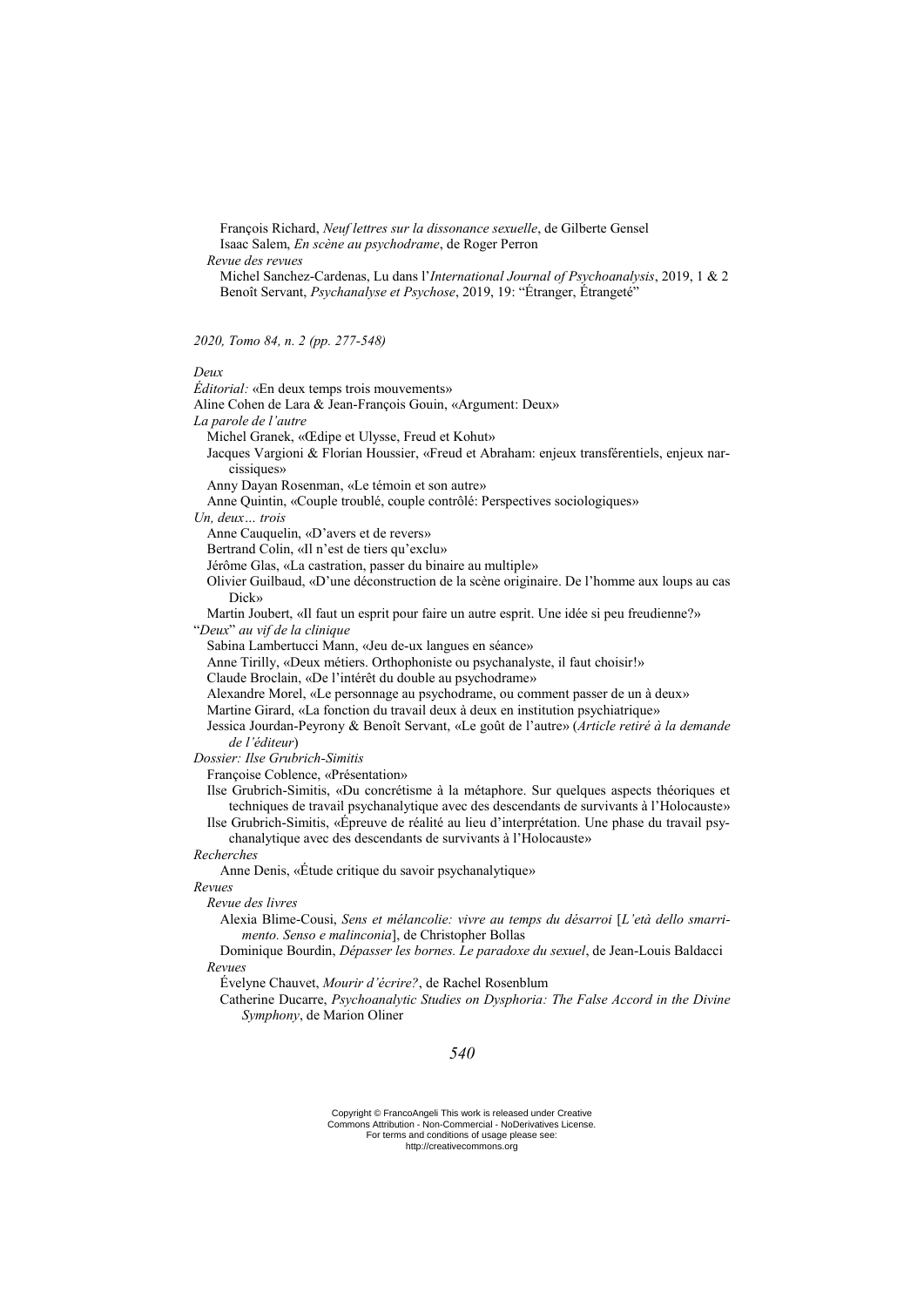| Revue des revues |  |
|------------------|--|
|------------------|--|

Michel Sanchez-Cardenas, Lu dans l'*International Journal of Psychoanalysis*, 2019, 3 & 4 Géraldine Troian, *Revue Brésilienne de Psychanalyse*, 2019, 53, 1: « La haine »

Bernard Voizot, *In Analysis*, 2018, 2, 2 & 3

*Revue des scènes*

Sara Botella, «Grisaille (*Szürkület*) ou la couleur de l'errance. Notes à propos de *Sunset* (*Napszallta*), le nouveau film de Laszlo Nemes (2018)»

*2020, Tomo 84, n. 3 (pp. 553-818)*

| Analyse terminable?                                                                                                             |
|---------------------------------------------------------------------------------------------------------------------------------|
| Éditorial                                                                                                                       |
| Paul Denis, «Argument: Analyse terminable?»                                                                                     |
| <b>Interventions</b>                                                                                                            |
| Danielle Kaswin-Bonnefond, «Nous nous quitterons, je te le promets»                                                             |
| Sylvia Cabrera, «Renoncer, écueil de la fin de l'analyse»                                                                       |
| Anne Maupas, «Créer une zone de terminabilité»                                                                                  |
| Renoncer, résister, élaborer la haine                                                                                           |
| Bernard Chervet, «Renoncement et régressivité pulsionnelle. À propos de la durée et de la<br>terminaison de la cure analytique» |
| Emmanuelle Chervet, «Les fins de l'analyse et l'idée de résistance»                                                             |
| Sabina Lambertucci Mann, «Analyse interminable? L'élaboration de la haine au cours d'une<br>cure»                               |
| Béatrice Braun Guédel, «Qu'adviendra-t-il de moi quand ce sera la fin?»                                                         |
| L'auto-analyse, destin possible de la fin de la cure?                                                                           |
| Gilbert Diatkine, «L'auto-analyse et les très longues cures»                                                                    |
| Denys Ribas, «Enjeux actuels de la terminaison d'une cure analytique. De l'objet palliatif aux                                  |
| limites de l'auto-analyse, quelle transmission?»                                                                                |
| Remarques sur les théories de la fin de cure                                                                                    |
| Laurent Danon-Boileau, «En quoi notre manière d'envisager la fin de la cure diffère-t-elle de                                   |
| celle de nos aînés?»                                                                                                            |
| Dossier: Eva Freud                                                                                                              |
| La Revue Française de Psychanalyse, «Présentation»                                                                              |
| Bernadette Ferrero-Madignier, Jean-Yves Tamet & Isabelle Sieurin, «Eva Freud, 1924-1944:                                        |
| une adolescente rebelle et oubliée. Entretien avec Isabelle Sieurin»                                                            |
| Michael Molnar, «Son œil critique»                                                                                              |
| Dossier: Psychanalyse et modèles théoriques                                                                                     |
| La Revue Française de Psychanalyse, «Présentation»                                                                              |
| Jean-Marc Lévy-Leblond, «Des limites de la technoscience»                                                                       |
| Christian Delourmel, «Légitimité, limites et intérêt du recours à la métaphore»                                                 |
| Claude Smadja, «Inconscient psychanalytique, inconscient cognitif»                                                              |
| Yannick Chicoine Brathwaite & Dominique Scarfone, «Regard autopoïétique sur le cadre et<br>le processus psychanalytique»        |
| Recherches                                                                                                                      |
| Sara Botella, «Le "perceptif" en psychanalyse»                                                                                  |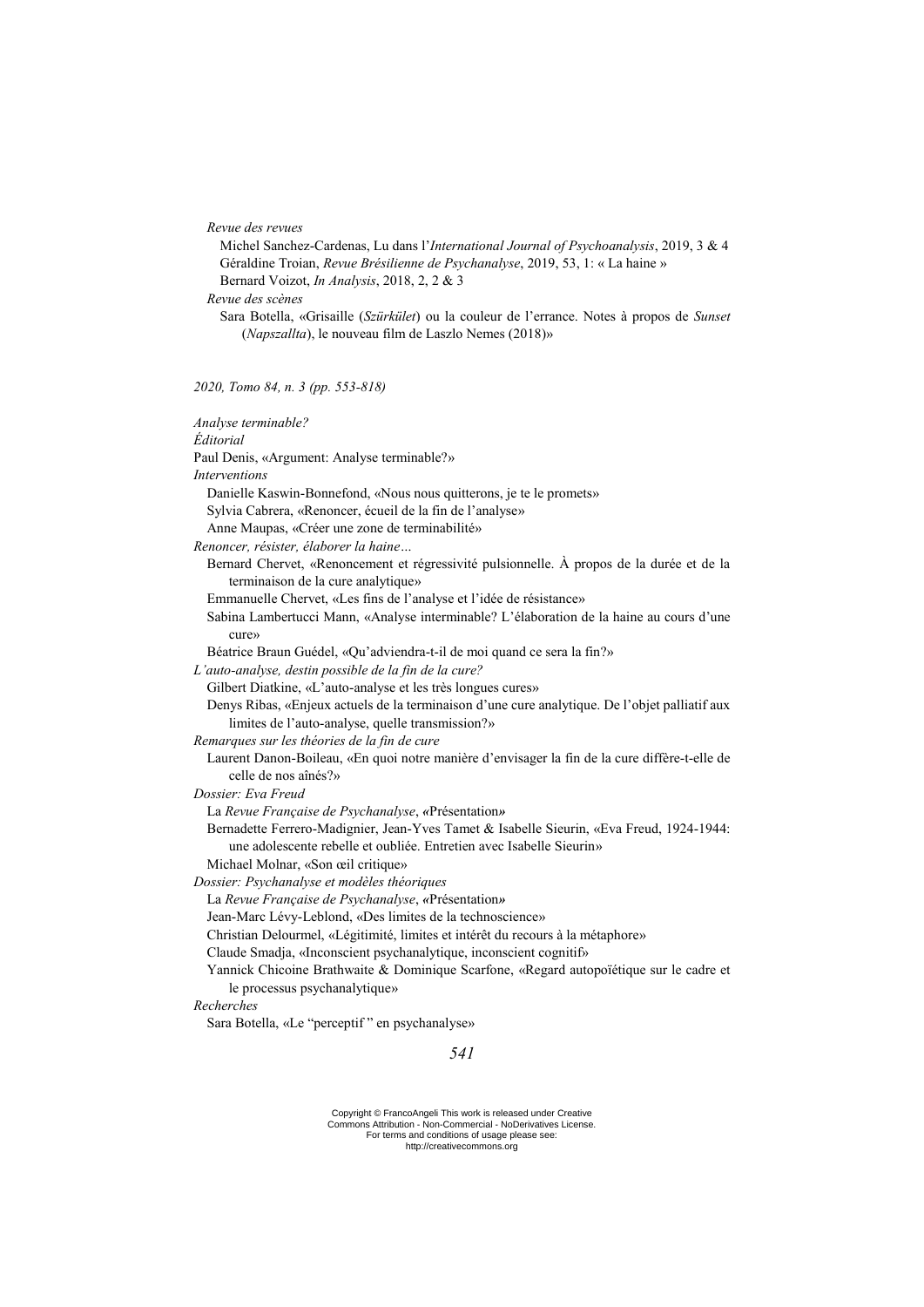*Revues*

*Revue des livres*

Amélie de Cazanove, *Qui a peur du (contre)-transfert? Transfert, contre-transfert et contreidentification projective dans la technique analytique*, de León Grinberg

Marc Hayat, *L'adolescent, son corps, ses* "*en jeux*"*. Point de vue psychomoteur*, sur la direction de Catherine Potel, avec la collaboration de Jean-José Baranes

Estelle Louët, *Vue sur mer*, d'Isée Bernateau

Benoît Servant, *L'altérité révélatrice. Transfert et désidentification*, de Nathalie Zilkha *Revue des revues*

Anne Ber-Schiavetta, *Le présent de la psychanalyse*, 2019, 2: "Folies de la norme" Denise Bouchet-Kervella, *Revue Française de Psychosomatique*, 2018, 54: "Destructivité" Adriana Koren-Yankilevich, *Controversias*, 2019, 24

*2020, Tomo 84, n. 4 (pp. 823-1081)*

*Pulsion de vie* 

*Éditorial:* «Cent ans après. Au-delà du principe de plaisir»

Martine Girard & Benoît Servant, «Argument: Pulsion de vie»

*La pulsion de vie, entre métaphysique, métapsychologie et métabiologie?*

Vassilis Kapsambelis, «Freud et les sciences de la vie»

Paul Denis, «La pulsion de vie ou Éros sans sexe»

Jessica Tran The, «L'émergence de la pulsion de vie dans le corpus freudien: de la biologie helmholtzienne à la métapsychologie»

*La pulsion de vie dans la cure*

Dominique Bourdin, «Travailler avec les pulsions de vie?»

Guy Lavallée, «Pulsion de vie: lier coûte que coûte, investir sans fin, espérer toujours, aimer encore…»

Yoann Loisel, «De la pulsion de vie: l'adolescence et le soin institutionnel, ou la nécessaire cheville du tendre et du temps dans la thérapie des fonctionnements limites à l'adolescence»

Jean-Baptiste Dethieux, «Une pulsion de mort… pour aider à vivre»

*Pulsion de vie, créativité, création*

Anne Brun, «Le couple pulsion de vie/pulsion de mort à l'œuvre. Genèse du processus créateur et formes sensorimotrices»

Frédéric Worms, «Violation et création. Une autre lecture des pulsions de vie et de mort»

Ziva Postec & Évelyne Chauvet, «Rencontre avec Ziva Postec: "Comment j'ai monté le film Shoah, par Ziva Postec", suivi d'un entretien avec Évelyne Chauvet»

*Vivre aux frontières de la mort*

Sabine Sportouch, «Pulsion de survie en médecine intensive-réanimation. Le travail de l'affirmatif»

Paulette Letarte & Paul Denis, «Considérations sur la vie et sur la mort»

*Histoire de la psychanalyse*

Rodrigo Alberto Cornejo Portilla, «Temporalité psychique et théorie de l'évolution aux origines de la pensée de Freud: l'étude des anguilles et l'influence de Carl Claus»

*Recherches*

Rosine Jozef Perelberg, «Amour et mélancolie dans les analyses de femmes par des femmes» Catherine Chabert, «À propos du texte de Rosine Jozef Perelberg: "Amour et mélancolie dans les analyses de femmes par des femmes"»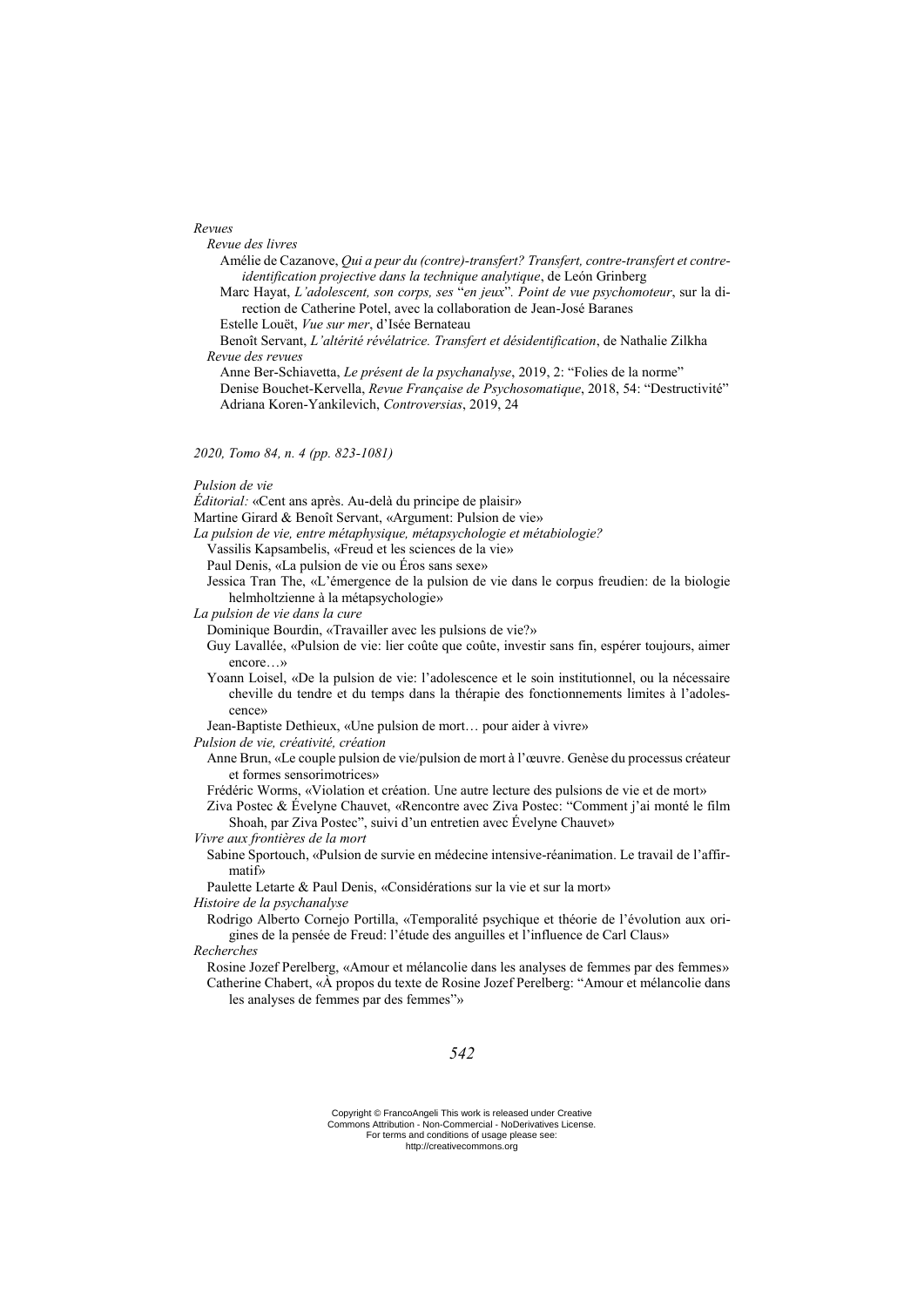Anne-Valérie Mazoyer, Vincent Estellon & Marjorie Roques, «Sexualité limite et processus mélancolique»

Jacques Robion, «Lacan et le péché du savoir»

*Revues*

*Revue des livres*

Julie Augoyard, *The Analyst's Reveries. Explorations in Bion's Enigmatic Concept*, de Fred Busch

Nicolas Gougoulis, «Éclairs et ombres d'une rencontre. À propos du livre d'Henri Vermorel, *Sigmund Freud et Romain Rolland. Un dialogue*»

Marie-Laure Léandri, *Benno Rosenberg, une passion pour les pulsions*, sous la direction d'Évelyne Chauvet

Michèle Pollak-Cornillot, *Nul droit, nulle part. Journal de Breslau, 1933-1941*, de Willy Cohn

*Revue des revues*

Hede Menke-Adler, *Jahrbuch der Psychoanalyse*, 2019, 78: "Annales de la psychanalyse" Michel Sanchez-Cardenas, Lu dans l'*International Journal of Psychoanalysis*, 2019, 5 & 6

*Revue des scènes*

Anne Ber-Schiavetta, «Les labadens en scène!»

*2020, Tomo 84, n. 5 (pp. 1087-1438)*

*Conférences des Psychanalystes de Langue Française (CPLF): 1926-1982. Lectures actuelles Éditorial:* «"Ce que tu as hérité de tes pères, acquiers-le pour le posséder"»

*Les rapports du* Conférences des Psychanalystes de Langue Française *(CPLF): 1926-2020* Bernard Chervet, «Le cabinet des émergences»

- Christiane Schaffner & Georges Pragier, «Entretien de Christiane Schaffner avec Georges Pragier»
- «*Schizophrénie et schizonoïa*, de Réné Laforgue; *Les paradoxes des schizophrènes*, de Paul-Claude Racamier. D'une schizophrénie à l'autre» (Extraits choisis et commentés par Vassilis Kapsambelis)
- «*La névrose obsessionnelle: sa distinction analytique et nosographique de la phobie et de l'hystérie (à propos de l'analyse comparée d'une obsédée et d'une hystéro-phobique)*, de Charles Odier. L'oralité sans la mère» (Extraits choisis et commentés par Bernard Brusset)
- «*De la prophylaxie infantile des névroses*, de Marie Bonaparte; *La psychanalyse infantile et son rôle dans l'hygiène mentale*, de Sophie Morgenstein. Réflexions de deux pionnières de la psychanalyse avec l'enfant et l'adolescent en France en 1930» (Extraits choisis et commentés par Sabina Lambertucci Mann)
- «*Les manifestations cliniques de l'agressivité et leur rôle dans le traitement psychanalytique*, de Sacha Nacht. Reconstruction» (Extraits choisis et commentés par Gilbert Diatkine)
- «*L'angoisse et la théorie freudienne des instincts*, de Francis Pasche. Actualité de Francis Pasche» (Extraits choisis et commentés par Monique Dechaud-Ferbus)
- «*Étude des fantasmes chez l'enfant*, de Serge Lebovici & René Diatkine. Du fantasme dans les tuyaux aux histoires à soi» (Extraits choisis et commentés par Laurent Danon-Boileau, Anne Maupas & Jean-Yves Tamet)
- «*Importance du rôle de la motricité dans la relation d'objet*, de Pierre Marty & Michel Fain. Pulsion et motricité» (Présentation, extraits et commentaires par Paul Denis)
- «*Dépersonnalisation et relations d'objet*, de Maurice Bouvet. Relire Maurice Bouvet» (Extraits choisis et commentés par Denys Ribas)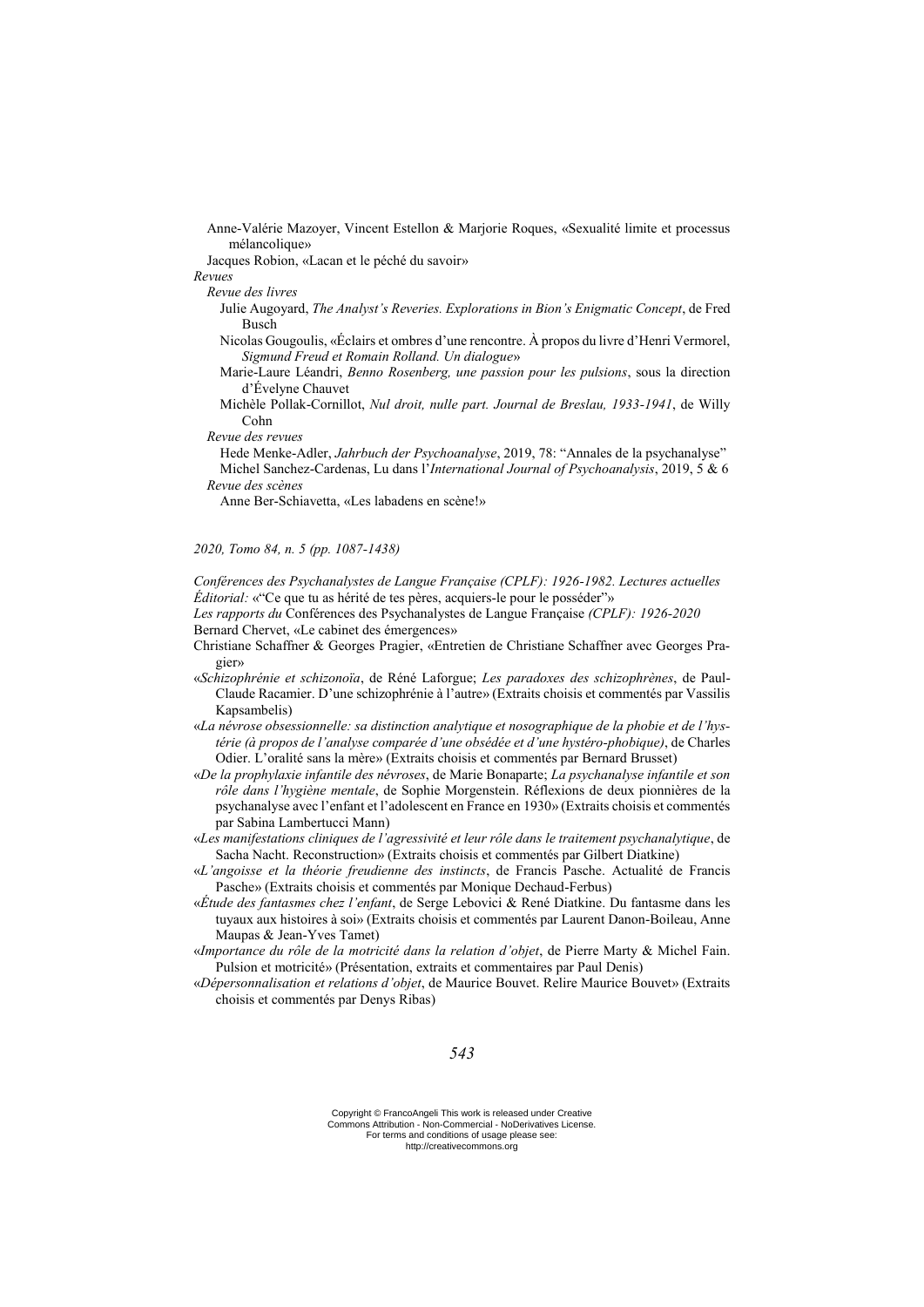«*Aspects fonctionnels de la vie onirique*, de Michel Fain & Christian David. Le rêve, au coeur de l'épistémologie psychanalytique» (Extraits choisis et commentés par Bernard Chervet)

- «*La "pensée opératoire"*, de Pierre Marty & Michel de M'Uzan. Relire Marty et de M'Uzan en 2020» (Intervention commentée par Marilia Aisenstein)
- «*L'organisation œdipienne du stade génital*, de Catherine Luquet-Parat. L'un, l'autre et l'autresemblable» (Extraits choisis et commentés par Claude Smadja)
- «*"Agir" et processus psychanalytique: l'*acting out *dans sa relation avec la cure et dans ses aspects cliniques*, de Julien Rouart. Rouart: un point d'inflexion dans les théories de l'agir» (Extraits choisis et introduits par Emmanuelle Chervet)
- «*L'affect*, d'André Green. De la signification au sens» (Extraits choisis et commentés par Josiane Chambrier-Slama)
- «*L'affect*, d'André Green. La force représentationnelle de l'affect et le travail du surmoi» (Commentaire de Marina Papageorgiou)
- «*L'affect*, d'André Green. L'affect et la place de l'objet, intrasubjectivité et intersubjectivité» (Commentaire de René Roussillon)
- «*Éléments d'une théorie de l'interprétation*, de Didier Anzieu. Au coeur du transfert, l'interprétation» (Extraits choisis et commentés par Catherine Chabert)
- «*Psychanalyse et réalité. À propos de la théorie de la technique psychanalytique*, de Denise Braunschweig» (Extraits choisis et lecture commentée Laurence Kahn)
- «*Essai sur l'Idéal du Moi. Contribution à l'étude psychanalytique de "la maladie d'idéalité"*, de Janine Chasseguet-Smirgel. Maladie d'idéalité, une autre épidémie du XXI<sup>e</sup> siècle?» (Extraits choisis et commentés par Christine Anzieu-Premmereur)
- «*La bisexualité psychique. Éléments d'une réévaluation*, de Christian David. Christian David et le genre» (Présentation, extraits et commentaires par Patrick Merot)
- «*Le sens du désespoir. Dépression et créativité*, d'André Haynal. De l'impuissance désespérée à l'accueil et à la perlaboration de l'affect dépressif» (Extraits choisis et introduits par Nathalie Zilkha)
- «*Antinomies du concept de perversion et épigenèse de l'appétit d'excitation: notre duplicité d'être inachevé*, de Ilse Barande & Robert Barande. Non seulement il n'y a pas de perversion, mais nous sommes tous pervers ou de la mère-version» (Extraits du rapport choisis et commentés par Julia Kristeva)

## **Commento sulla** *Revue Française de Psychanalyse*

### *Mauro Fornaro\**

<u>.</u>

Il n. 1/2020 della *Revue Française de Psychanalyse*, dedicato al tema del "Bambino modello", gioca nei primi articoli, specie quello di Michel Ody, sull'ambiguità tra bambino esemplare (*enfant modèle*) e modello (del) bambino (*enfant-modèle*), vale a dire il bambino assunto a paradigma delle dinamiche psicosessuali. Ricorrente nei medesimi articoli è il richiamo ad André Green, che sul tema fece epoca con un lavoro del 1979 dove affermava icasticamente: «Il modello del bambino in psicoanalisi sarà e resterà dell'ordine del mito indispensabile». Il bambino, cioè, secondo un corretto approccio esisterebbe solo nell'*a posteriori* dell'analisi dell'adulto, come necessaria ricostruzione in seduta dei fantasmi infantili. Per questa via, è ovvio, risulta pregiudicato l'approccio dell'*infant research* – indirizzo non a caso pressoché ignorato nei contributi di questo numero (si conferma una volta di più la strenua "autarchia" intra-clinica della psicoanalisi francese "ortodossa").

<sup>\*</sup> Corso Cavallotti 15, 15121 Alessandria, e-mail <mauro.fornaro@tiscali.it>.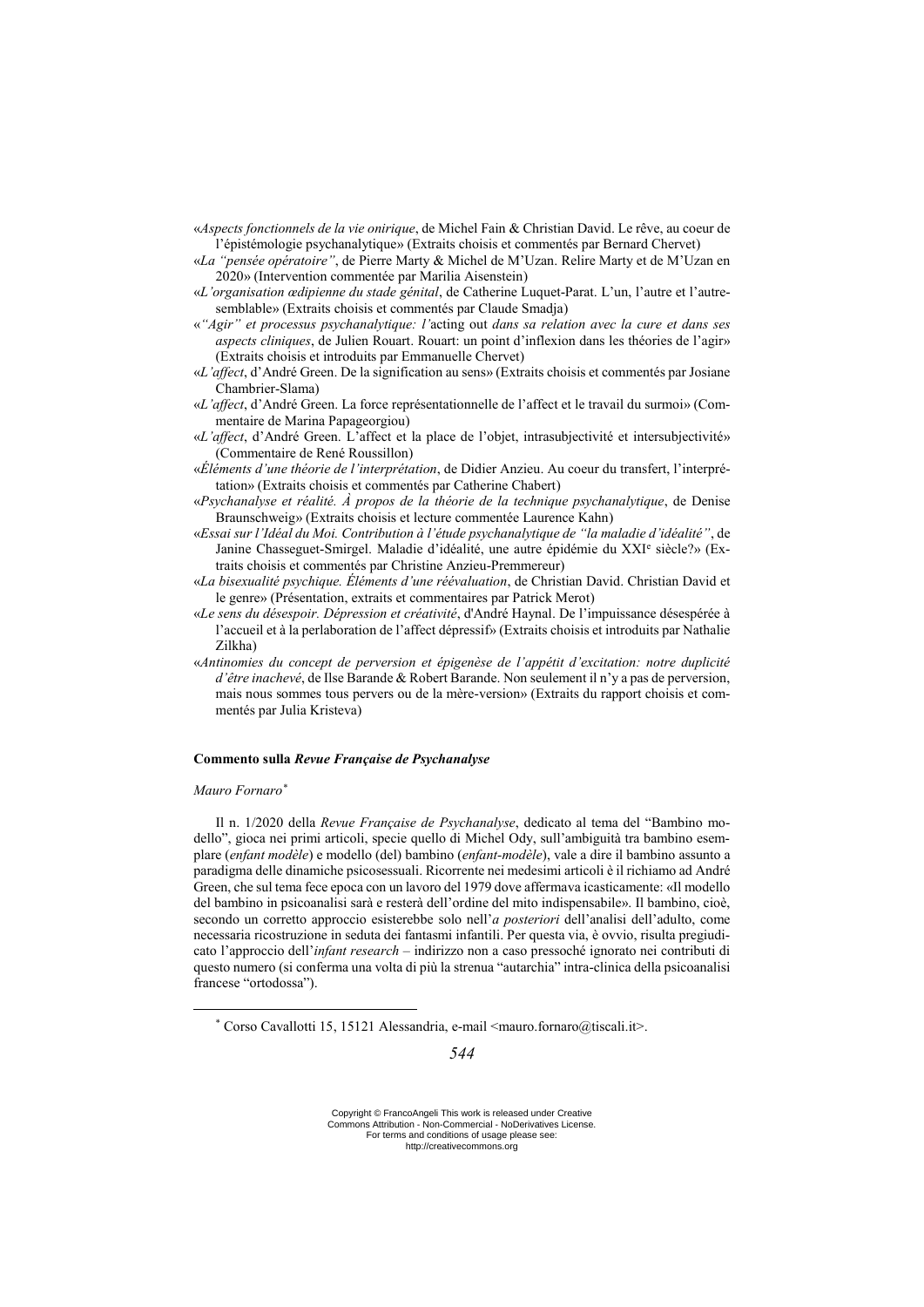Sono comunque di interesse gli spunti offerti dagli articoli della sezione "Cliniche contemporanee del bambino modello", in cui è affrontato l'altro versante del tema, quello del bambino esemplare. Da segnalare, oltre al caso dei bimbi coinvolti in vicende di cancro dei genitori (Cécile Marcandella), la curvatura che il modello prende nel momento socio-culturale attuale. L'analisi di questi bambini, figli unici di gravidanze sempre più spostate in avanti e non di rado medicalmente assistite (Christine Anzieu-Premmereur), mostra gli stravolgimenti nella loro crescita psico-affettiva: "iper-riusciti" in collusione coi desideri narcisistici dei genitori. Ma un tal bambino «come può diventare ciò che è, se è già un Leonardo da Vinci a 6 anni?», opportunamente si chiede Catherine Weismann-Arcache (p. 138).

Di rilievo infine l'ampio *dossier* che torna ancora una volta sul tema della formazione dell'analista, dopo il *dossier* nel n. 1/2019 (vedi p. 509 della rubrica "Riviste" del n. 3/2020).

Il n. 2/2020 è dedicato al "Due" (la coppia analitica, quella parentale, il doppio, etc.) articolandosi in più sezioni. Il due è condizione del tre: ma – si domanda l'Editoriale – è per aprirsi al terzo (*le tiers*, cioè l'altro della coppia, diverso dall'ordinale *troisième*) o invece per escluderlo? La coppia padre/figlio è un primo caso di rapporto a due qui affrontato: intriganti gli spunti storiografici offerti da due contributi. Nel primo, secondo Michel Granek, nel dilemma tra la lettura conflittualistica di quel rapporto, evidente nell'Edipo freudiano, e la lettura irenistica di un Kohut (incentrata su Ulisse che si sacrifica per salvare il figlio Telemaco), la vincerebbe il "padre" Freud: nella realtà effettiva la trama edipica prevarrebbe comunque su quella ulissiana (Kohut non pare amato in terra di Francia). Quanto all'altro contributo, Jacques Vargioni e Florian Houssier mostrano nella coppia Freud-Abraham un'inattesa conflittualità sul tema della melanconia, seppur assopita in nome della comune, "narcisistica" identità ebraica; di contro, la conflittualità tra le rispettive allieve, Anna Freud e Melanie Klein, appare meno drammatica (*sic*!): forse – suggeriscono gli autori – per una maggiore "flessibilità" femminile?

La sezione intitolata "Un, due… tre" lascia spazio a speculazioni che ricamano sul dettato freudiano. Tra le più raffinate segnalo l'articolo di Jérôme Glas: svincolato il complesso di castrazione dalla dualità dell'avere o non avere il fallo, detto complesso è inteso come un "operatore psichico" che impegna il molteplice, passando dall'angoscia di castrazione alla sua utilizzazione difensiva, fino al «suo investimento come ombelico del godimento» (p. 334). Inoltre Olivier Guilbaud, partendo dalla decostruzione della scena primaria (nel freudiano *Uomo dei lupi*), termina coll'esporre un articolato quadro sinottico della progressione delle "posizioni" (in senso kleiniano-bioniano) in correlazione con l'ontogenesi dell'Io.

Nella sezione dedicata al "vivo della clinica" viene in primo piano la questione di come aprire il soggetto alla terzietà, all'alterità. Due contributi (di Claude Broclain e di Alexandre Morel) mostrano la funzione che a proposito svolge il *personaggio* messo in scena secondo la tecnica dello psicodramma: il fecondo gioco di identificazione e quindi disidentificazione con esso permette di introiettare il senso della diversità di sé dall'oggetto. Altri due contributi mostrano come indurre la funzione della terzietà operando nel contesto di *day hospital* psichiatrici: è cosa che Martine Girard pensa di ottenere con un sistematico lavoro in coppia (medico e infermiere) per altro non sempre fissa; mentre Jessica Jourdan-Peyrony e Benoît Servant, curando giovani studenti all'interno di *hôpital de jour soins études* ("*day hospital* per cure e studi", un'istituzione che mi pare assente da noi), mostrano come proprio il fatto di «portare fino in fondo la potenzialità simboligena e sublimatoria» (p. 442) della stessa relazione simbiotico-duale in pazienti narcisistici favorisca la successiva loro introiezione del lavoro di elaborazione dell'*équipe*, come significante della terzietà.

Il n. 3/2020, dedicato alla "terminabilità" dell'analisi, ripropone relazioni e dibattiti svoltisi nel corso del "colloquio" della *Société Psychanalytique de Paris* (SPP) tenuto a Deauville il 5-6 ottobre 2019. La questione della fine della cura è tanto più spinosa quanto più la tradizione psicoanalitica è lungi dal farla coincidere con la guarigione. È così che gli autori si sbizzarriscono in una molteplicità di suggerimenti, invero condotti generalizzando qualche esperienza clinica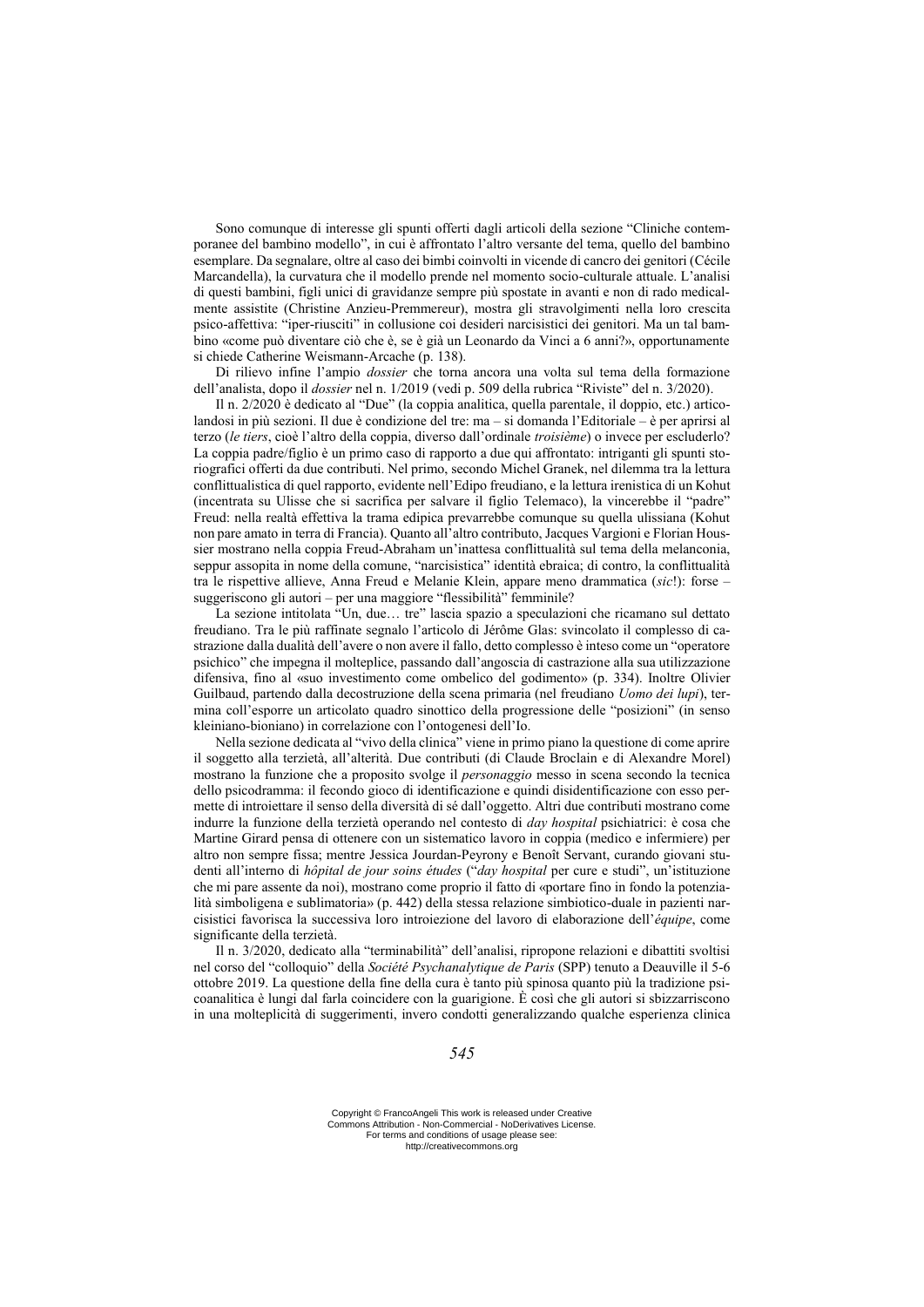personale di fine analisi, come nelle tre relazioni introduttive (sezione "Interventions" di questo numero). Si rileva la tendenza comune, nei vari contributi, a prestare attenzione più alle trasformazioni del funzionamento psichico del soggetto che non a un'analisi esaustiva dei complessi o anche del desiderio "vero". Pertanto, se la cura può vedere un termine (che può anche avvenire nell'*après-coup*, secondo Paul Denis), invece il processo psichico dovrebbe essere interminabile: l'acquisita sensibilità analitica del soggetto non può non investirne la vita successiva (così insistono Gilbert Diatkine e Denys Ribas), fino al paradosso di André Green: una cura ben terminata prima o poi dà luogo a una nuova *tranche* d'analisi. Negando dunque pressoché unanimemente una "fine naturale" della cura – su cui dubitava in ultimo Freud stesso – gli autori insistono a ben vedere piuttosto sulle *condizioni* indispensabili a una terminazione che non sia una rottura: da una parte occorre prestare maggior attenzione, rispetto al passato, a che la posizione dell'analista non sia di ostacolo (Laurent Danon-Boileau), dall'altra occorre registrare nel paziente l'avvenuto spostamento (*déplacement*) dell'investimento libidico dall'oggetto primario, cioè il *caregiver* materno ovvero il suo sostituto transferale, l'analista (articoli di Danielle Kaswin-Bonnefond e di Sylvia Cabrera). (Come dire che il centro dell'attenzione, e dunque implicitamente il *focus* della patologia, qui resta precipuamente entro l'Edipo, rispetto al quale l'adeguato spostamento dall'oggetto di investimento primario comporta l'apertura all'oggetto terzo, *tiers*). Per parte dell'analista, condizione di una buona fine non è solo l'essersi svincolato dagli investimenti di odio in cui lo invischia il paziente (Sabina Lambertucci Mann), ma pure, contro-transferalmente, deve saper gestire il lutto della separazione, proporzionale all'investimento affettivo sul paziente (Béatrice Braun Guédel). A tal fine nell'imminenza della separazione è opportuno riservare una "zona di terminabilità" (Anne Maupas), per parare i possibili contraccolpi in entrambi.

Infine, indubbia novità storiografica è il *dossier* dedicato a Eva Freud, la nipote di Sigmund precocemente morta nel 1944 in Francia, dopo essersi convertita al cattolicesimo con disappunto della madre e della zia Anna.

Il n. 4/2020, a cent'anni da *Al di là del principio di piacere*, non teme di inoltrarsi nella nozione di "pulsione di vita", come da titolo, e nella complementare nozione di pulsione di morte, non meno controversa dell'altra: vi si cerca di valorizzare in qualche modo il significato che esse possono ancora avere. Però, a parte varie notazioni critiche su queste speculazioni filosofiche dell'ultimo Freud, non v'è articolo che prenda di petto la nozione stessa di pulsione, di per sé già discutibile alla luce degli sviluppi dell'etologia e delle neuroscienze, per non dire delle correnti relazionali in psicoanalisi. (Si noti che le contraddizioni in cui si imbatte la nozione di pulsione a seguito delle cangianti sue declinazioni nel corso dell'opera freudiana – oltre alle suddette declinazioni, ricordo quella standard di pulsione sessuale, inoltre pulsione dell'Io, di autoconservazione, aggressive, etc. – bene furono evidenziate proprio in terra francese nel 1967 da Laplanche e Pontalis nell'*Enciclopedia della psicoanalisi* [Bari: Laterza, 1968]). Qui l'imperativo sembra essere quello di salvare il salvabile della "metafisica" freudiana.

È così che Vassilis Kapsambelis, sotto il profilo storiografico, esalta nella pulsione di morte l'anticipo della nozione biologica di omeostasi che sarà di Cannon; di contro Paul Denis ritiene che il senso dell'operazione freudiana sia non già quello di utilizzare un modello biologico per spiegare il funzionamento mentale, bensì quello (filosofico) di «risolvere l'enigma della vita» (p. 854) trasponendovi il modello metapsicologico. Sulla stessa linea Jessica Tran The: la pulsione di vita permetterebbe a Freud, superando definitivamente l'influenza della scuola fisiologica di Helmholtz (maestro di Brücke a sua volta maestro di Freud), di ribadire «l'autonomia del concetto metapsicologico di pulsione rispetto a ogni considerazione biologica» (p. 867). Considerata poi sotto il profilo clinico, la nozione di pulsione di vita comporta per Dominique Bourdin l'attenzione alle potenzialità del paziente e non solo ai deficit, inoltre la dimensione di creatività delle stesse difese, nonché una «concezione dell'essere caratterizzata dall'amore» (p. 879) (una versione moralistica del bergsoniano "slancio vitale"?). Sulla stessa linea, per Guy Lavallée la pulsione di vita è «un'elaborazione dell'eccitazione di vita (…), un movimento psichico amoroso che si dispiega fino agli estremi» (p. 892).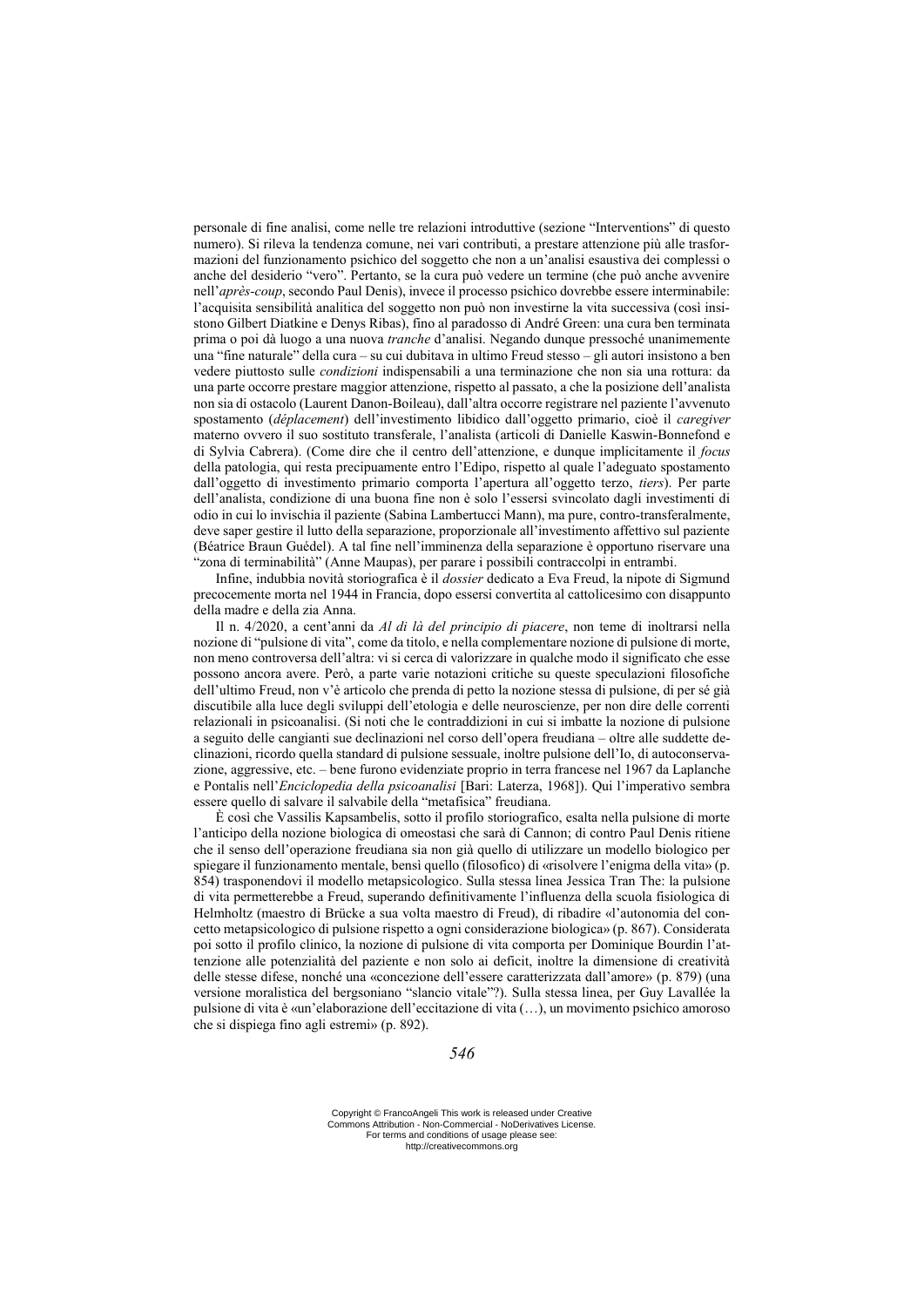Da notare infine gli articoli dedicati alla "pulsione di sopravvivenza" nella malattia grave (di Sabine Sportouch e di Paulette Letarte, quest'ultimo introdotto da Paul Denis) e alla cura della melanconia in donne da parte di donne (articoli di Rosine Jozef Perelberg e di Catherine Chabert).

Il n. 5/2020 – nell'impossibilità causa COVID-19 di tenere l'annuale Congresso degli Psicoanalisti di Lingua Francese (*Congrès des Psychanalystes de Langue Française* [CPLF]) – propone di rivisitare le più significative relazioni tenute nei congressi svoltisi dal 1926 al 1982 (salvo l'interruzione dal 1939 al 1947). Di ciascuna delle relazioni selezionate viene offerta la riedizione di parti scelte, accompagnate dal commento di uno psicoanalista d'oggi. Dopo il prezioso elenco dei congressi – con l'indicazione rispettivamente di sede, anno, tema, nonché delle relazioni di apertura – vediamo scorrere nei numerosi articoli di questo numero i più bei nomi della psicoanalisi francese o di lingua romanza (qualche congresso si svolse pure in Italia e in Spagna). I confronti a distanza di tanti anni risultano intriganti: concezioni ormai abbandonate si alternano a spunti germinali, destinati a caratterizzare la curvatura francese della psicoanalisi. V'è solo l'imbarazzo della scelta. Gilbert Diatkine commentando Sacha Nacht in tema di aggressività (congresso del 1948) rileva il ruolo preponderante che Nacht attribuisce all'aggressività già nel contesto dell'Edipo, non diversamente dall'altra relazione di apertura, quella di Lacan, nella quale però sono leggibili i germi della futura secessione. Nel contributo di Serge Lebovici e René Diatkine (del 1953) – secondo Laurent Danon-Boileau, Anne Maupas e Jean-Yves Tamet – il fantasma viene trattato in sede di analisi infantile in maniera originale sia rispetto ad Anna Freud che a Melanie Klein: se il fantasma inconscio è rilevabile solo indirettamente tramite le fantasie coscienti, il compito non è tanto quello di riportare con l'interpretazione le seconde al primo, quanto quello di promuovere l'organizzazione progressiva delle fantasie, a vantaggio del rafforzamento dell'Io. Marilia Aisenstein, a proposito del contributo di Pierre Marty & Michel de M'Uzan (del 1963), sottolinea il meritorio avvio delle ricerche sul pensiero operatorio – che però ella preferisce intendere come ricorrente "funzionamento" operatorio – ma rimprovera agli autori di averne trascurato il significato difensivo a fronte del trauma. Catherine Chabert, che interviene sulla "teoria dell'interpretazione" formulata da Didier Anzieu (del 1970), ne enfatizza l'idea che i vari "modelli di interpretazione" adottati da Freud seguono dappresso le tappe di sviluppo della metapsicologia, per concludere che i differenti modelli di interpretazione utilizzati dagli analisti seguono di pari passo l'orientamento teorico abbracciato. Da notare infine come la corposa relazione di Green (ancora al congresso del 1970) dedicata allo sfuggente tema dell'affetto – e che anticipa il suo capolavoro del 1973, *Il discorso vivente: la concezione psicoanalitica dell'affetto* (Roma: Astrolabio, 1974) – raccolga gli elogi di ben tre commentatori.

### *Clinical Psychology & Psychotherapy*

(Bimestrale) John Wiley & Sons, Inc., e-mail <CPPedoffice@wiley.com> https://onlinelibrary.wiley.com/journal/10990879

*2021, Volume 28, n. 2 (marzo-aprile) (pp. 261-461)*

### *Comprehensive Reviews*

David M. Sandford, Olivia J. Kirtley, Richard Thwaites & Rory C. O'Connor, «The impact on mental health practitioners of the death of a patient by suicide: A systematic review»

Paola Longo, Matteo Panero, Laura Amodeo, Matilde Demarchi, Giovanni Abbate-Daga & Enrica Marzola, «Psychoform and somatoform dissociation in anorexia nervosa: A systematic review»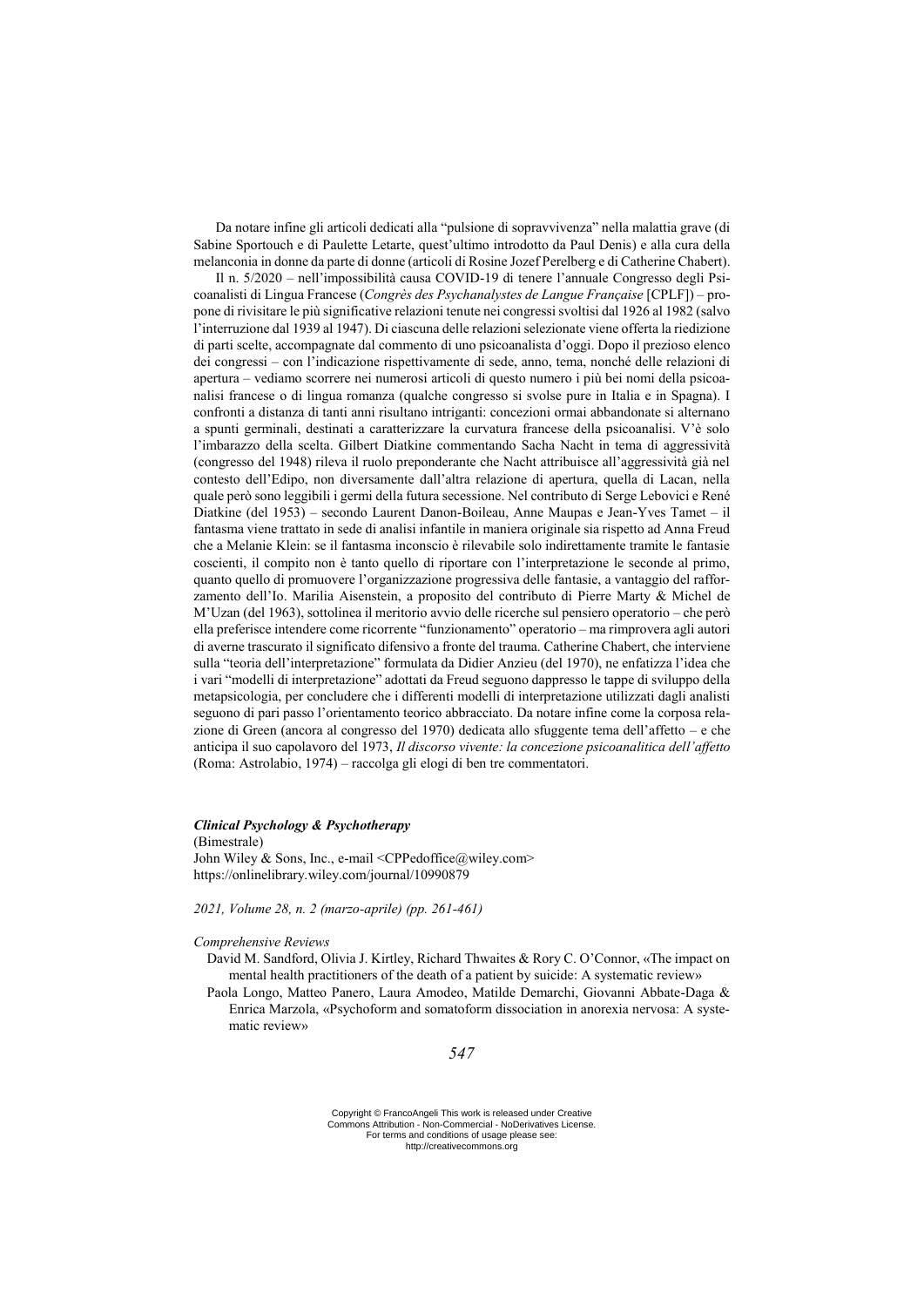*Research Articles*

- Iryna Rachyla, Sonia Mor, Pim Cuijpers, Cristina Botella, Diana Castilla & Soledad Quero, «A guided Internet-delivered intervention for adjustment disorders: A randomized controlled trial»
- José H. Marco, Sandra Alonso & Rosa Baños, «Meaning-making as a mediator of anxiety and depression reduction during cognitive behavioral therapy intervention in participants with adjustment disorders»
- Pascal Schlechter, Jens H. Hellmann, Pia Wingbermühle & Nexhmedin Morina, «Which psychological characteristics influence therapists' readiness to work with refugees?» *[Open Access]*
- Vahid Khosravani, Farangis Sharifi Bastan, Daniel C. Kolubinski, Ali Amirinezhad & Fatemeh Ghorbani, «Distress tolerance and special alcohol metacognitions behave differently in the association of negative affect with alcohol-related patterns in men with problematic alcohol use in the abstinence phase»
- Gabriele Caselli, Antonella Gemelli, Cristina Ferrari, Daniela Beltrami, Alessia Offredi, Giovanni M. Ruggiero, Sandra Sassaroli & Marcantonio M. Spada, «The effect of desire thinking on facilitating beliefs in alcohol use disorder: An experimental investigation»
- Greg Haggerty, Michael Esang, Khalid Salaheldin & Ateaya Lima, «The relationship between prototype ratings of personality and self and interpersonal functioning with an adolescent inpatient sample»
- Uwe Altmann, Steffi Nodop, Ulrike Dinger, Johannes C. Ehrenthal, Henning Schauenburg, Wibke Dymel, Ulrike Willutzki & Bernhard M. Strauss, «Differential effects of adult attachment in cognitive-behavioral and psychodynamic therapy in social anxiety disorder: A comparison between a self-rating and an observer rating» *[Open Access]*
- Silvia Melero, Mireia Orgilés, José Pedro Espada & Alexandra Morales, «How does depression facilitate psychological difficulties in children? The mediating role of cognitive emotion regulation strategies»
- Jane Hamilton, David Saxon, Elizabeth Best, Vivette Glover, Stephen J. Walters & Ian B. Kerr, «A randomized, controlled pilot study of cognitive analytic therapy for stressed pregnant women with underlying anxiety and depression in a routine health service setting»
- Susan Simpson, Lisa Richardson, Giada Pietrabissa, Gianluca Castelnuovo & Corinne Reid, «Videotherapy and therapeutic alliance in the age of COVID-19» *[Open Access]*

*Assessments*

- Mohammadali Amini-Tehrani, Raheleh Sadeghi, Mohammad Nasiri, Tina Jalali & Hadi Zamanian, «Suicide-related interpersonal needs of young Iranian people: A preliminary validation of thwarted belongingness and perceived burdensomeness constructs»
- Elisabeth M.A. Summers, Reg C. Morris, Gita E. Bhutani, Amra S. Rao & Jeremy C. Clarke, «A survey of psychological practitioner workplace well-being»
- Craig J. Gonsalvez, «A short scale to evaluate supervision and supervisor competence: The SE-SC8»

Fondata nel 1993 da Mick Power (1954-2017) e ora diretta da Paul Emmelkamp, di Amsterdam, *Clinical Psychology & Psychotherapy* è una rivista bimestrale che si rivolge agli psicologi clinici, agli psicoterapeuti e ai professionisti della salute mentale prevalentemente di orientamento cognitivo-comportamentale. L'*Impact Factor* è abbastanza alto, 2.477. Pubblica *reviews*, cioè revisioni della letteratura, oltre a ricerche sperimentali e studi su scale di valutazione; alcuni articoli sono *open access*. In questo n. 2/2021 vi sono due articoli di colleghi italiani: la *review* di Paola Longo *et al*., dell'Università di Torino, sui fenomeni dissociativi nell'anoressia nervosa, e la ricerca sperimentale di Gabriele Caselli *et al*., della scuola *Studi Cognitivi* di Milano guidata da Sandra Sassaroli, su un gruppo di pazienti alcolisti. *[Paolo Migone]*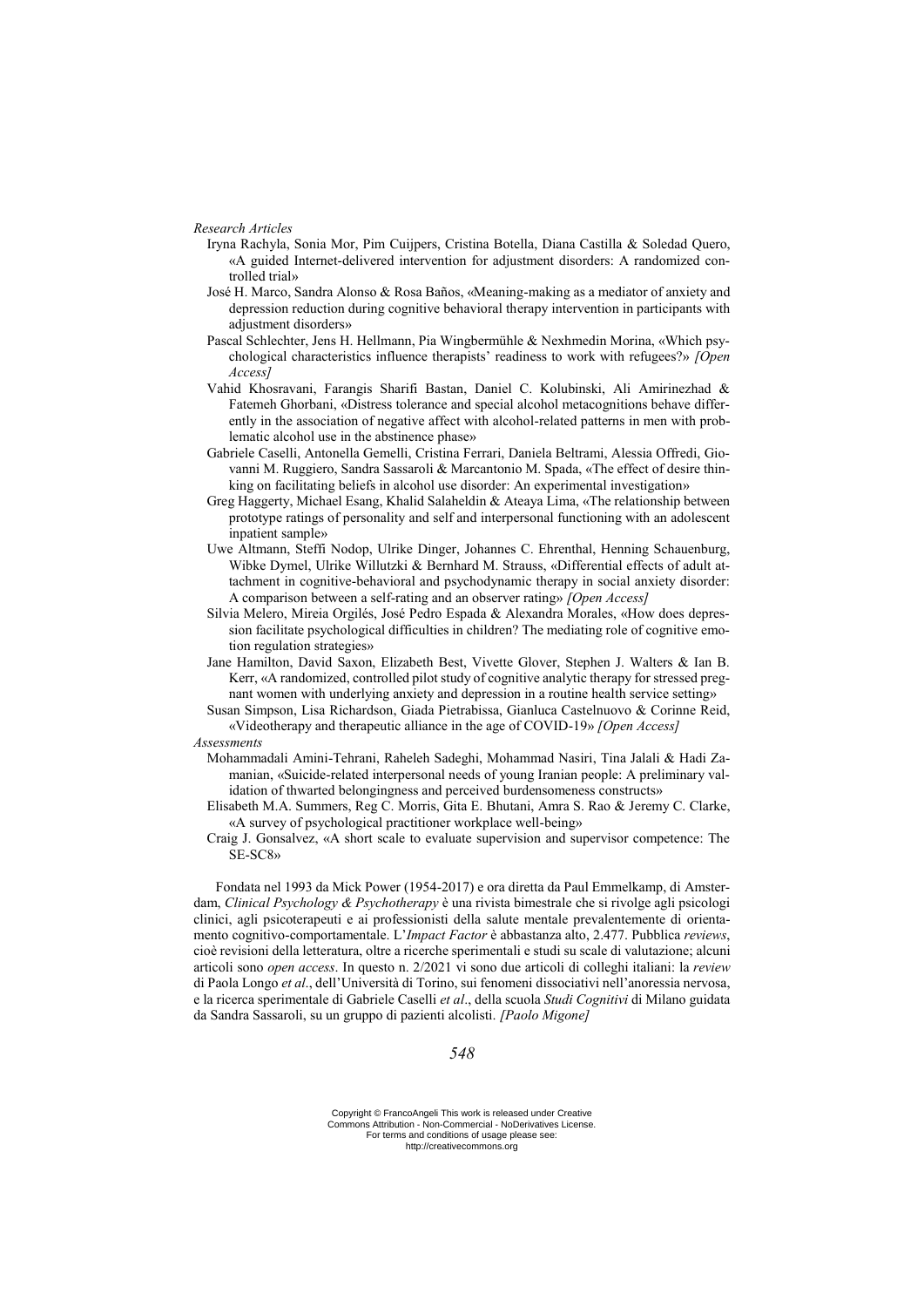## *British Journal of Psychology*

(Trimestrale)

*The British Psychological Society*, 30 Tabernacle Street, London EC2A 4UE, UK https://bpspsychub.onlinelibrary.wiley.com/journal/20448295

*2012, Volume 112, n. 3 (pp. 573-831)*

- *Editor's Choice:* Sarah Schäfer, Ann-Katrin Wesslein, Charles Spence & Christian Frings, «When self-prioritization crosses the senses: Crossmodal self-prioritization demonstrated between vision and touch» *[Open Access]*
- *Original Articles*
	- Bryony Payne, Nadine Lavan, Sarah Knight & Carolyn McGettigan, «Perceptual prioritization of self-associated voices» *[Open Access]*
	- Aries Arditi, Gordon Legge, Christina Granquist, Rachel Gage & Dawn Clark, «Reduced visual acuity is mirrored in low vision imagery»
	- Sarah Bate, Natalie Mestry, Maddie Atkinson, Rachel J. Bennetts & Peter J. Hills, «Birthweight predicts individual differences in adult face recognition ability» *[Open Access]*
	- Sophie L. Cronin, Belinda M. Craig & Ottmar V. Lipp, «Stable middle-aged face recognition: No moderation of the own-age bias across contexts»
	- Liyuan He, Ziming Song, Min Chang, Chuanli Zang, Guoli Yan & Simon P. Liversedge, «Contrasting off-line segmentation decisions with on-line word segmentation during reading» *[Open Access]*
	- Sylvie Richard, Gabriel Baud-Bovy, Anne Clerc-Georgy & Edouard Gentaz, «The effects of a "pretend play-based training" designed to promote the development of emotion comprehension, emotion regulation, and prosocial behaviour in 5- to 6-year-old Swiss children»
	- Hua Ming, Feng Zhang, Ying Jiang, Yi Ren & Silin Huang, «Family socio-economic status and children's executive function: The moderating effects of parental subjective socioeconomic status and children's subjective social mobility»
	- Xinyuan Zhang, Mario Dalmaso, Luigi Castelli, Alberto Fiorese, Yonglong Lan, Bo Sun, Shimin Fu & Giovanni Galfano, «Social attention across borders: A cross-cultural investigation of gaze cueing elicited by same- and other-ethnicity faces»
	- Bahar Tunçgenç, Marwa El Zein, Justin Sulik, Martha Newson, Yi Zhao, Guillaume Dezecache & Ophelia Deroy, «Social influence matters: We follow pandemic guidelines most when our close circle does» *[Open Access]*
	- Sara Cvetkovska, Maykel Verkuyten, Levi Adelman & Kumar Yogeeswaran, «Being tolerated: Implications for well-being among ethnic minorities» *[Open Access]*
	- Alistair Thorpe, Miroslav Sirota, Sheina Orbell & Marie Juanchich, «Effect of information on reducing inappropriate expectations and requests for antibiotics» *[Open Access]*

### *Book Reviews*

- Michael Sheppard, Review of: David Kealy & John S. Ogrodniczuk, editors, *Contemporary Psychodynamic Psychotherapy: Evolving Clinical Practice*. San Diego, CA: Academic Press, 2019
- Ulrich Teucher, Review of: Walter O. Mignolo & Catherine E. Walsh, *On Decoloniality: Concepts, Analytics, Praxis*. Durham, NC: Duke University Press, 2018

Questa rivista, la più importante delle 11 riviste della *British Psychological Society* (BPS), fu fondata nel 1904 da James Ward e W.H.R. Rivers sull'onda dell'entusiasmo per la psicologia a cavallo del secolo, e nel 1914 fu acquistata dalla BPS. L'*editor* è l'australiana Romina Palermo, affiancata da due *deputy editors*: Davide Crepaldi, di Trieste, e Sophie von Stumm, della *University of York*, in Inghilterra. Ha un *Impact Factor* alto, 4.267, e pubblica prevalentemente articoli di ricerca sperimentale. Da segnalare in questo numero la recensione del libro *Contemporary Psychodynamic Psychotherapy*, curato da David Kealy e John S. Ogrodniczuk *[Paolo Migone]*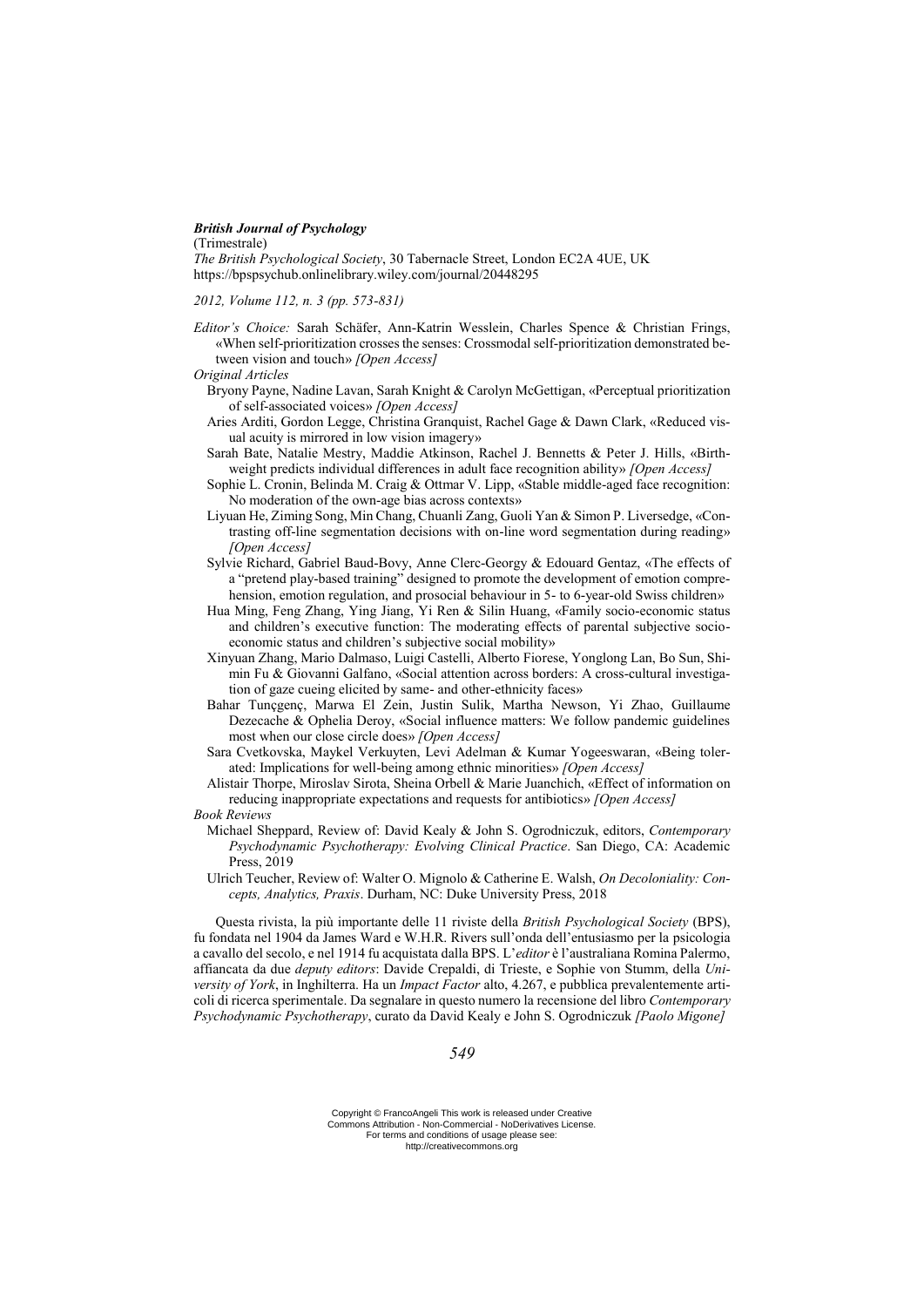### *Funzione Gamma. Journal on-line di psicologia di gruppo*

(Trimestrale *on-line* e *open-access*)

c/o Dipartimento diPsicologia Dinamica eClinica, *Sapienza Università di Roma*,Via degli Apuli 1, 00185 Roma, e-mail  $\leq$ redazione@funzionegamma.it $\geq$ 

www.funzionegamma.it

*2021, Anno 23, n. 48*

*La pandemia e la terapia on-line*

*Parte prima: La pandemia tra teoria e clinica. A cura di Stefania Marinelli*

Stefania Marinelli, «Presentazione: Ospiti e amici della *Funzione Gamma*, al tempo della distanza»

Glen O. Gabbard, «L'analista e il virus»

Bernard Duez, «Potenzialità o virtualità a rischio di minaccia di morte»

- *Parte seconda: La questione on-line. Problemi e opportunità. A cura di Pietro Roberto Goisis e Silvio A. Merciai*
	- *Come siamo arrivati fin qua?*
		- Silvio A. Merciai & Pietro Roberto Goisis, «La preistoria, un'esperienza clinica e l'*On-line Therapy Study Group*»
		- Silvio A. Merciai, «La psicoterapia online prima della pandemia di COVID-19 nella letteratura internazionale, con particolare riferimento al mondo nordamericano»
		- Pietro Roberto Goisis & Giorgia Lauro, «Intanto in Italia. Storia della psicoterapia online in Italia prima della pandemia COVID-19»
	- *La pandemia di COVID-19: Un anno di esperienza on-line*
		- «"Cosa abbiamo imparato": conversazione con Stefano Bolognini». Resoconto a cura di Pietro Roberto Goisis & Silvio A. Merciai
		- Giorgio Bambini & Maria Ponsi, «La pandemia di COVID-19 e la "scoperta" della terapia a distanza nella *Società Psicoanalitica Italiana* (SPI)»
		- Giovanni Pendenza, «La carta stampata (dell')*on-line*. I libri vaccino per la pandemia?» Massimiliano Di Liborio, «"*Cogito ergo... Zoom*": il web sulla terapia *on-line*»

Luigi Di Giuseppe, «La telepsicologia e la tecnologia che la sottende»

- *Riflessioni teoriche*
	- «"Una grande opportunità e una grande sfida": conversazione con Marlene M. Maheu». Resoconto a cura di Silvio A. Merciai & Pietro Roberto Goisis

Paolo Migone, «Il dibattito sulla terapia *on-line*: un fenomeno essenzialmente sociologico» Ada Moscarella, «2021: Psicologia nello spazio»

Luca Nicoli, «(Di)stanza di terapia. Comunicazione in remoto e processo psicoanalitico» Beatrice Cannella & Silvio A. Merciai, «La terapia online: setting e corporeità»

Pietro Roberto Goisis, «Nella stanza *on-line*»

*L'esperienza clinica*

Cristina Carra, «Psichiatria a distanza. Aspetti clinici e deontologici»

- Sergio Anastasia, «Attraversando il male oscuro: l'online nel trattamento di blocchi somatopsichici»
- Sergio Anastasia & Angelo Moroni, «Il "perturbante" contatto col virtuale: dall'emergenza SARS-COVID-19 alla pratica di tutti i giorni»

Elena Molinari, «Analisti diconnessi. *On-line* con i bambini»

Niccolò Gozzi, Valeria Gristina, Fabrizio Rocchetto, Francesca Tranquilli & Valentina Trombacco, «"La richiesta di un futuro": l'adolescente e la psicoanalisi a distanza»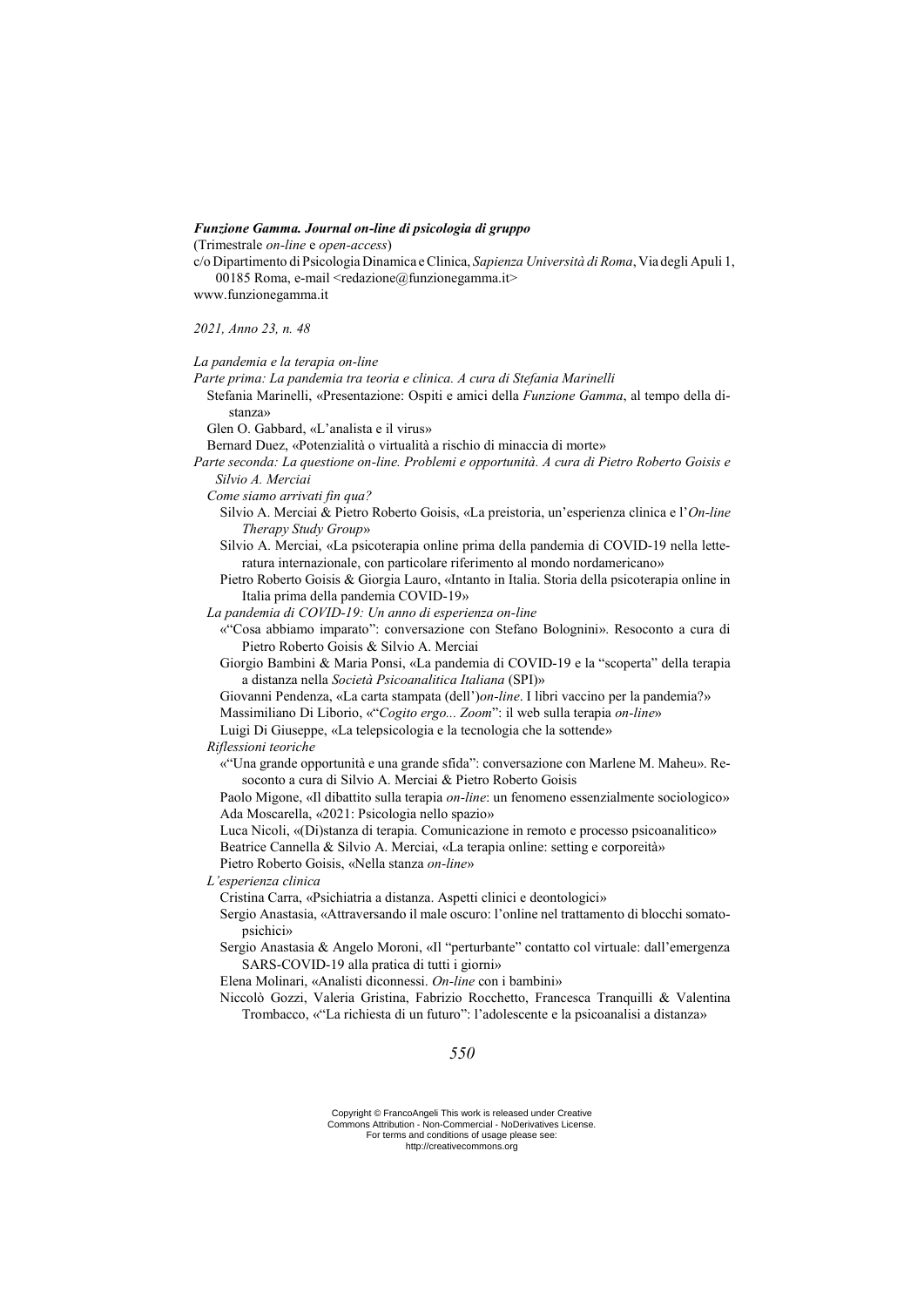Silvia Corbella, «Cosa è accaduto al lavoro di gruppo?»

- Andrea Narracci, «Sara Bartolucci & Filippo Maria Moscati, Uno *Zoom* sui gruppi di psicoanalisi multifamiliare: il passaggio dalla presenza all'*on-line*»
- *Dall'altra parte dello schermo*
	- Yitzi Katz, «"Because you're mine I walk online"»
	- Sara Versace, «Dagli occhi del paziente»
	- Maria Elena Testi, «Vivere l'esperienza della terapia *on-line* come paziente»
	- Tiberia de Matteis, «Niente virus nella stanza di *Zoom*: la psicoterapia di gruppo *on-line* è un vaccino?»
- Angelo Moroni & Pietro Roberto Goisis, «Il nostro *Book* fotografico. Immagini dai setting» Pietro Roberto Goisis & Silvio A. Merciai, «Postfazione: Uno sguardo tra le reti»

Questa rivista è stata fondata da Claudio Neri nel 1999 con l'intento di dare un contributo alla ricerca sulla psicologia, la psicoterapia e la psicoanalisi di gruppo. È monografica, esce sia in italiano che in inglese ed è *on-line*, una modalità che quando fu fondata era innovativa. Il direttore è Riccardo Williams, e il Comitato di redazione è formato da Walter Iacobelli, Stefania Marinelli, Claudio Neri e Riccardo Williams. La seconda parte del n. 48/2021, qui segnalato, è curata da Roberto Goisis e Silvio Merciai ed è dedicata alla terapia *on-line*, un tema di cui i curatori si sono occupati fin dagli anni 1990. I titoli dei 48 numeri monografici finora usciti, tutti *open-access*, sono i seguenti: 1, Sogno e gruppo; 2, Sogno e gruppo 2; 3, Bion e Foulkes; 4, La psicoterapia di gruppo con pazienti psicotici e borderline; 5, L'adulto nei gruppi con bambini e adolescenti; 6, Formazione e clinica nel gruppo terapeutico; 7, Individuo, gruppo e natura; 8, Gruppi per persone portatrici di disabilità intellettive; 9, Mito, sogno e gruppo; 10, Mito, sogno e gruppo 2; 11, L'adulto nei gruppi con bambini e adolescenti 2; 12, Narcisismo e gruppo; 13, Lo psicodramma psicoanalitico di gruppo; 14, Gruppo con pazienti anoressiche: fattori terapeutici; 15, Il gruppo degli dei tra psicoterapia di gruppo e antropologia; 16, Praticare le mediazioni in gruppi terapeutici; 17, Tempo e narrazione; 18, La malattia e il gruppo; 19, Verità e evoluzione in "O" nell'opera di Bion; 20, Pensabile e impensabile in alcuni concetti di Bion; 21, Il luogo dell'inconscio non è solo la mente individuale: modelli teorici a confronto; 22, La fiaba e la sua funzione organizzatrice del pensiero; 23, Riflessioni sul gruppo degli adolescenti con particolare riferimento alla situazione traumatica e all'incidente; 24, Anoressia, adolescenza, gruppo; 25, Gruppo e migrazioni; 26, Sensorialità, corporeità e sessualità nel gruppo; 27, Sul contenitore istituzionale: contenimento e trasformazione nelle organizzazioni contemporanee; 28, Psicoanalisi e cinema: "Come in uno specchio"; 29, Sebben che siamo donne; 30, Il gruppo per le adozioni; 31, Le differenti applicazioni del dispositivo del gruppo all'interno di istituzioni cliniche, sociali e organizzative; 32, Il campo psicoanalitico secondo il modello sviluppato dagli analisti dell'*Asociación Psicoanalítica de Buenos Aires* (APdeBA): gli aspetti gruppali della mente e la loro influenza nei gruppi, nella coppia, nella famiglia, nelle istituzioni; 33, Memoria del futuro; 34, Psicoterapia di gruppo e aree di confine della psichiatria contemporanea; 35, Gioco, legame e cambiamento: terapia di gruppo psicodinamica in età evolutiva; 36, Pensare le istituzioni; 37, La funzione gruppale nei Servizi di salute mentale tra clinica e ricerca; 38, Adolescenti, gruppo e nuove rappresentazioni al tempo di Internet; 39, La costruzione della comunità terapeutica: un caso di ingegneria terapeutica; 40, Gruppo e rito; 41, Giornate Romane di Psicoanalisi Multifamiliare; 42, Trauma e gruppo: lavorare in gruppo con le omogeneità e le differenze; 43, Osservazione infantile e presenza analitica; 44, Edipo di gruppo e scena primaria nell'epoca della rete; 45, Famiglia, gruppo e psicoanalisi; 46, La musica, il gruppo e l'inconscio; 47, Polifonia del corpo in psicoanalisi. Il corpo nella ricerca psicoanalitica: nuove patologie e clinica psicoanalitica; 48, La pandemia e la terapia *on-line*. *[Paolo Migone]*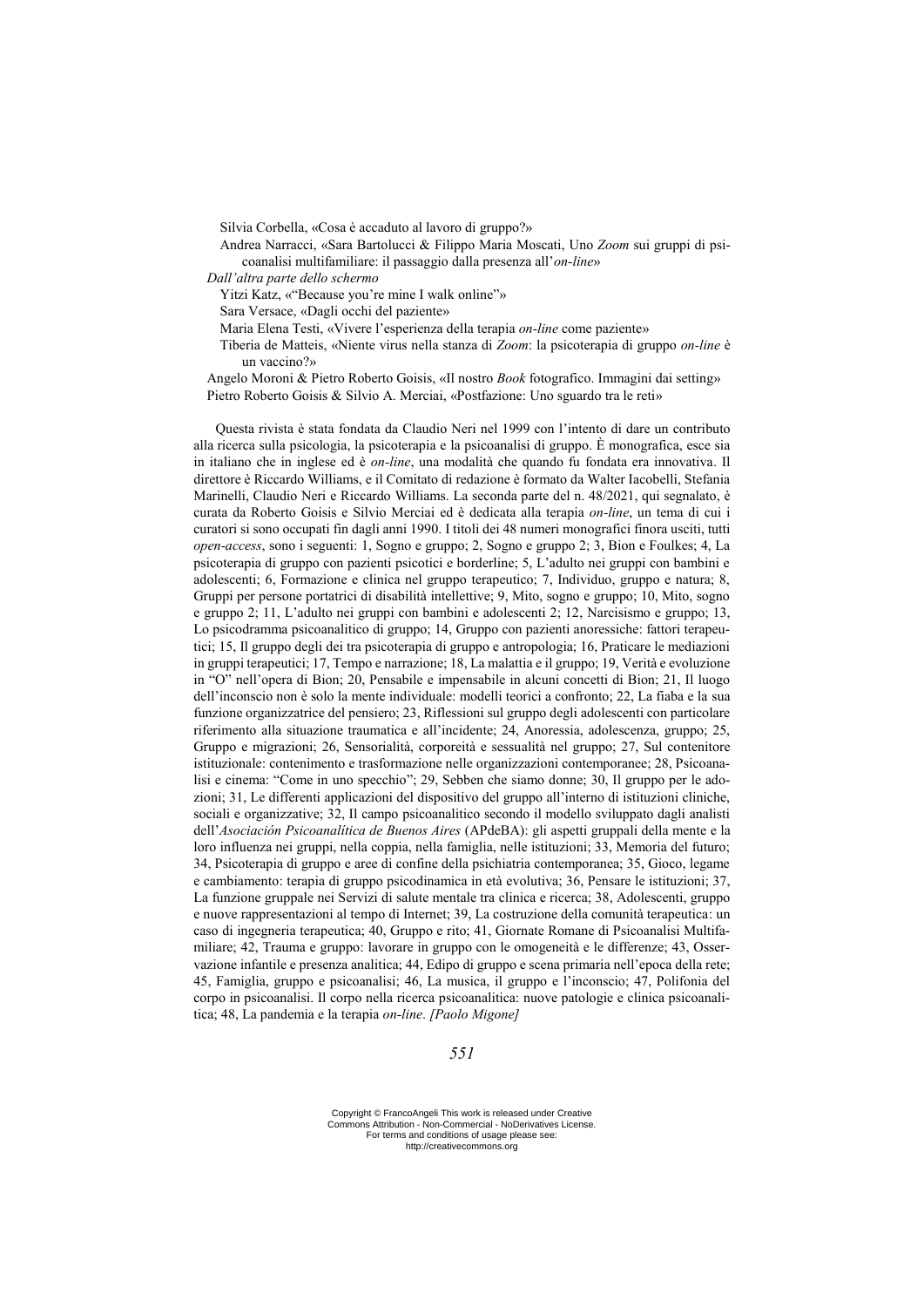#### *Zeroseiup Magazine*

(Bimestrale)

ZeroSeiUp srl, Rotonda dei Mille 1, 24122 Bergamo, e-mail <info@zeroseiup.eu> www.zeroseiup.eu

*2021, Anno VII, n. 3 (maggio-giugno) (pp. 1-63)*

Ferruccio Cremaschi, «Editoriale: Le criticità nel piano nazionale di ripresa e resilienza» A cura di Ferruccio Cremaschi, «Sistema integrato. Qualcosa si muove. Intervista a Maria Rosa Silvestro» Ana Maria Orlandina Tancredi Carvalho, «Paulo Freire. Dal metodo di alfabetizzazione alla pedagogia della liberazione» Marta Regina Paulo Da Silva, «Paulo Freire e le infanzie» Lisete Arelaro, «Paulo Freire. Un educatore coerente» Paola Gandolfi, «Oltre la pandemia» Omelia Martini, «Vita da ragazze» Ilaria Mussini, «Infanzia, apprendimento e cura. Per una rinnovata idea di educazione» Francina Martì Cartes, «Pronti a ricominciare?» Marco Paterlini, «Il coordinatore d'*équipe* nei servizi socioeducativi» Dario Arkel, «Il diritto di reciprocità» Maria Grazia Capra & Donatella Gertosio, «Educare alla cittadinanza e alla democrazia nella scuola dell'infanzia» Raffaele Mantegazza, «La Costituzione italiana per chi non la sa ancora leggere» Silvia Marchesini, «E la paura bussò» Monica Chiara Onida, «La terra tra *indoor* e *outdoor* per un'educazione ecologica» Ursula Gruner, «Immagini Parole Libri»

La rivista bimestrale *Zeroseiup Magazine* è nata nel 2015, il direttore responsabile è Ferruccio Cremaschi, il coordinamento redazionale e la supervisione sono di Enrica Fontani. Come si legge nella presentazione sul sito Internet, questa rivista è l'espressione del lavoro di un «gruppo di professionisti con formazione e competenze diverse che crede nell'innovazione pedagogica e si impegna per migliorare la qualità dell'educazione». Gli obiettivi sono di contribuire «all'aggiornamento professionale, sostenere il dibattito democratico e la partecipazione attiva alla politica e alla realtà educativa» al fine di promuovere pratiche pedagogiche che valorizzino «la diversità come un segnale positivo di genere, origine, convinzioni personali, età o etnia». L'approccio è dichiaratamente multidisciplinare e si propone di essere libero da ogni dogmatismo mirando a moltiplicare i punti di vista. È in questa prospettiva che vengono raccolti contributi di ambiti di studio diversi come la psicologia, la psicopedagogia, la sociologia, l'antropologia, l'etnologia, la pediatria e il diritto.

Il n. 3/2021, qui segnalato, è dedicato all'approfondimento di alcuni temi importanti per i Servizi educativi e scolastici rivolti alla primissima infanzia, come la pubblicazione della bozza prevista dal Decreto Legislativo 65/2017 contenente le linee pedagogiche per il Sistema integrato per bambini da zero a sei anni. L'intento è di promuovere la continuità del percorso educativo e scolastico, ridurre gli svantaggi culturali, sociali e relazionali e favorire la inclusione di tutti i bambini rispettando e accogliendo tutte le forme di diversità. Il tema successivamente approfondito riguarda l'importante figura di Paulo Freire, pedagogista di origine brasiliana, noto per il suo impegno politico e sociale, per le numerose pubblicazioni sulla teoria dell'educazione e per avere elaborato negli anni 1960 un metodo di alfabetizzazione per adulti fondato sulla partecipazione attiva dei soggetti. I contributi raccolti in questo numero sono riflessioni riguardanti le azioni intraprese dai Servizi per la ripartenza e la riprogettazione delle attività dopo la pandemia di COVID-19 e l'impatto nei contesti educativi del periodo di *lockdown*. *[Silvia Marchesini]*